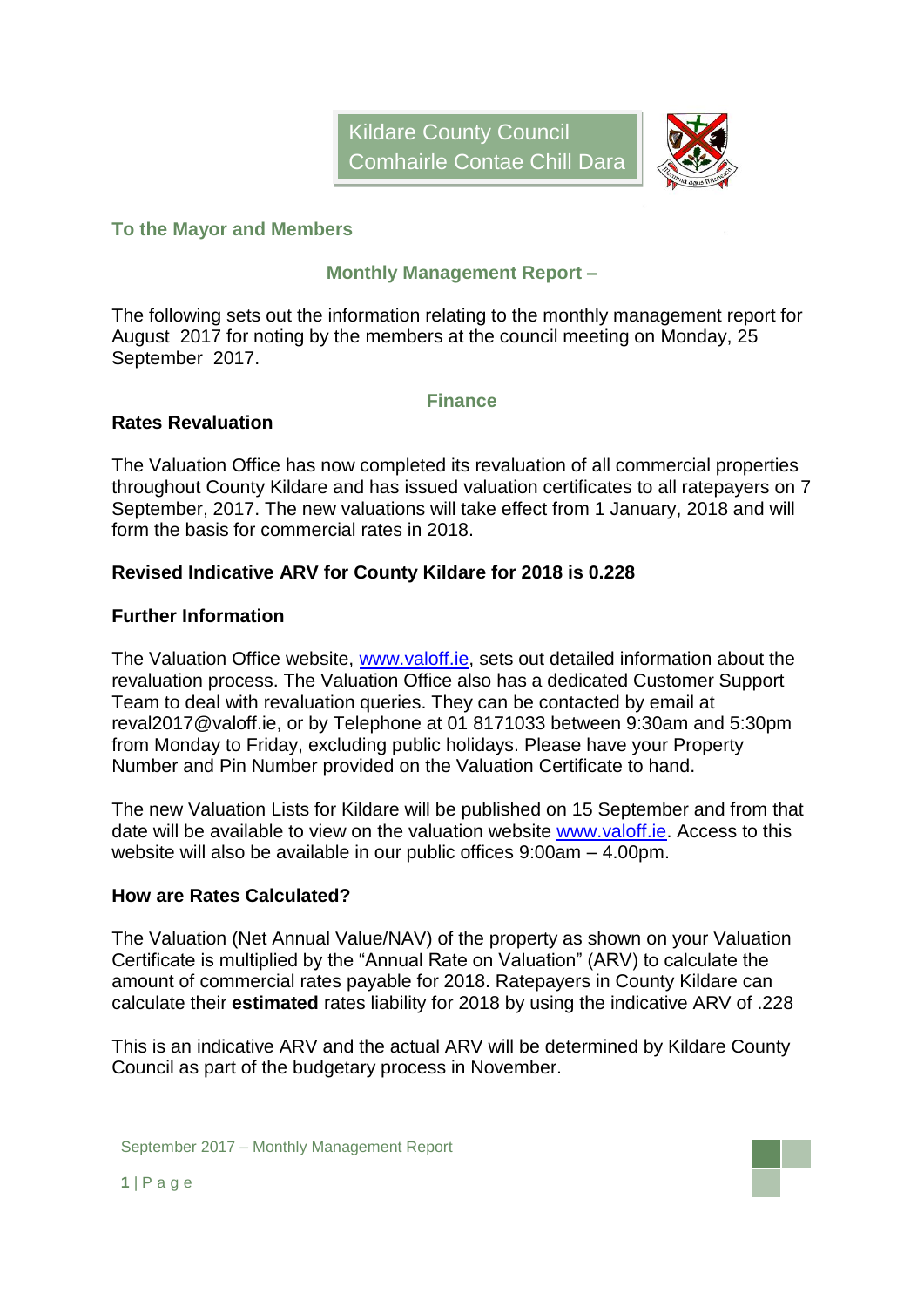# **Examples**

(Example 1) - Peter O Brien (fictional business) – Valuation/NAV as advised = €15,790

Estimated Rates Liability for 2018 = €19,360 x 0.228 = **€4,414.08**

(Example 2) - Mary Murphy (fictional business) – Valuation/NAV as advised = €25,000 Estimated Rates Liability for 2018 = €25,000 x 0.228 = **€5,700.00**

### **Appeals**

Ratepayers who are dissatisfied with any material aspect of the Valuation Certificate can appeal the valuation to the Valuation Tribunal within 28 days from the date of issue of the valuation certificate but no later than 12 October, 2017. Further information is available from the Valuation Tribunal website at [Revaluation Appeal.](http://www.valuationtribunal.ie/revaluation-appeals.asp)

### Walk-in Clinics

The Valuation Office intends to hold walk-in clinics to answer queries relating to the recent issue of Valuation Certificates. No appointment will be necessary. Ratepayers attending the clinics are asked to bring their Valuation Certificate along with them. Details of dates and locations for these clinics are as follows:

| <b>Date</b> | Time           | Location                       |
|-------------|----------------|--------------------------------|
| 26/09/2017  | $11.00 - 4.30$ | <b>Kildare County Council</b>  |
|             |                | <b>Council Chamber Level 2</b> |
| 27/09/2017  | $9.30 - 4.30$  | <b>Kildare County Council</b>  |
|             |                | <b>Council Chamber Level 2</b> |

### **Local Property Tax Setting of Local Adjustment Factor**

Public consultation has taken place with regard to Local Property Tax (setting of local adjustment factor) from July 11 to August 11.

The setting of local property adjustment factor is to be considered at the council meeting on Sept 25.

#### **Housing Loans**

The shared ownership restructuring project team continue to work through the Shared Ownership loans with a view to converting as many as possible to Annuity type loans.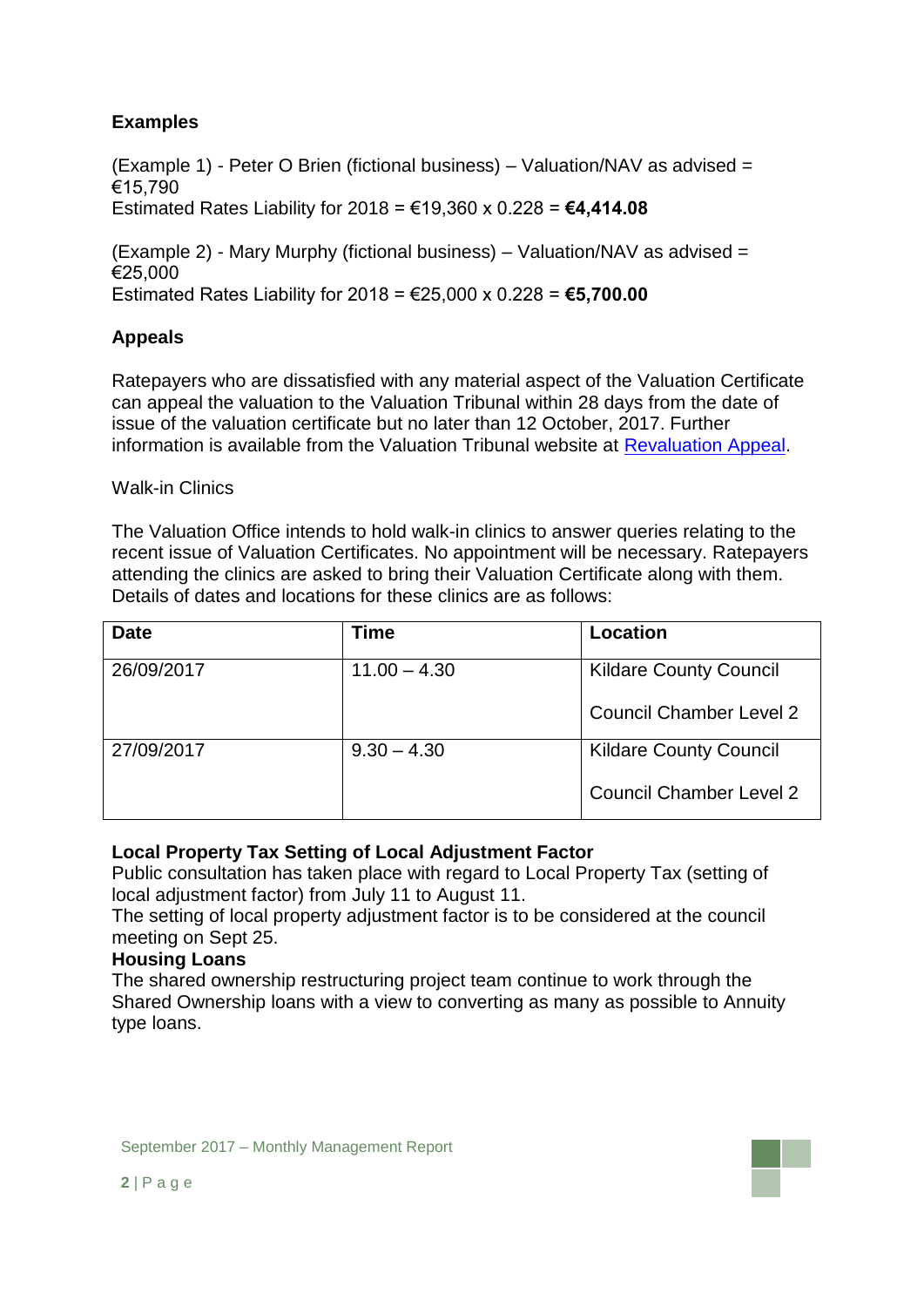# **Housing**

# **Capital Programme**

| <b>Location</b>                                                                   | <b>No. of Units</b>                                                                         | <b>Status September 2017</b>                                                                                                                                                              |
|-----------------------------------------------------------------------------------|---------------------------------------------------------------------------------------------|-------------------------------------------------------------------------------------------------------------------------------------------------------------------------------------------|
| Highfield/The<br>Paddocks,<br>Kilcock                                             | 19 units                                                                                    | Expected completion; six units- w/e 17<br>November 2017, thirteen units- w/e 18<br>December 2017                                                                                          |
| Athgarvan Road,<br>Newbridge                                                      | 13 units                                                                                    | Contractor commenced on site 10 July<br>2017.<br>Expected completion Q3 2018                                                                                                              |
| Dominican<br>Priory, Athy                                                         | Supported<br>transitional<br>accommodation                                                  | Family hub now open and operational.                                                                                                                                                      |
| Tankardsgarden,<br>Newbridge                                                      | 4 units                                                                                     | Tenders for the design team currently being<br>assessed.                                                                                                                                  |
| <b>St. Patricks Park</b><br>Rathangan<br><b>Remedial Works</b><br>(Phase 1)       | Refurbishment<br>of 23 social<br>Units                                                      | Lot 1 (4 units) completed.<br>Tender for remaining 19 units being<br>assessed.                                                                                                            |
| <b>St. Patricks Park</b><br>Rathangan<br><b>Remedial Works</b><br>(Phase's 2 & 3) | Demolition of<br>21 units,<br>refurbishment<br>of 19 units,<br>construction of<br>16 units. | Resident information session held 2 March<br>2017.<br>KCC in negotiation with private owner in<br>scheme.<br>Part 8 to follow.                                                            |
| <b>Dunmurray Rise</b><br>Kildare [Phase 3]                                        | 32 units                                                                                    | Tender process: July 2017.<br>Stage 3: Approval received 3 August 2017                                                                                                                    |
| <b>Anne Street</b><br>Prosperous                                                  | 12 units                                                                                    | Tender process: July 2017<br>Stage 3 approval with DHPLC 13 July 2017                                                                                                                     |
| Beechgrove,<br>Rathangan                                                          | 18 units                                                                                    | Part 8 launched 4 July 2017<br><b>Public Consultation Period to 17 August</b><br>2017.<br>Submission due date 1 September 2017<br>Kildare Newbridge MD Meeting date: 20<br>September 2017 |
| Rathasker Road,<br><b>Naas</b>                                                    | 50 units                                                                                    | Part VIII to be launched Q4 2017                                                                                                                                                          |
| Athgarvan<br>Village                                                              | 30 units                                                                                    | Tender for the appointment of consultants<br>complete. Design Team Consultants<br>appointed. Design proposals currently<br>being prepared.                                                |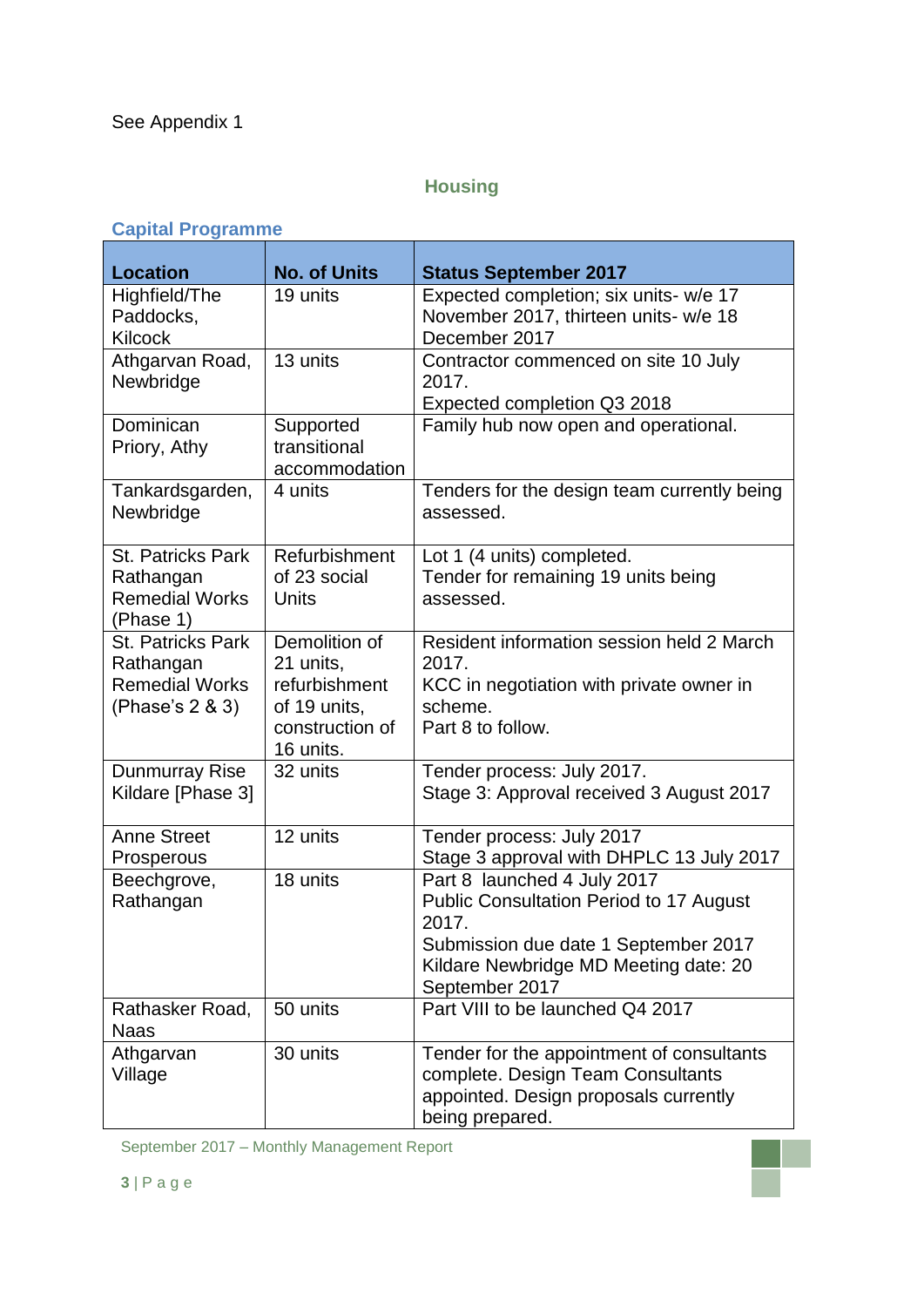| <b>Location</b>               | <b>No. of Units</b> | <b>Status September 2017</b>                                                                     |
|-------------------------------|---------------------|--------------------------------------------------------------------------------------------------|
| Dominican Lands<br>Athy       | 25 units            | Approval Stage 1 received from the DHPLG<br>on 25 July 2017. Progressing to stage 2<br>approval. |
| Clogherinkoe                  | 14 units            | Rapid Build Proposal - Progressing to<br>Stage 1 approval submission.                            |
| Ardclough Road,<br>Celbridge  |                     | Progressing to Stage 1 approval<br>submission                                                    |
| Hazelhatch<br>Road, Celbridge |                     | Progressing to Stage 1 approval<br>submission                                                    |

### **Approved Housing Body Schemes**

| Flinter's Field,              | 35 units | <b>Respond Housing Association-</b>      |  |
|-------------------------------|----------|------------------------------------------|--|
| Athy                          |          | Part 8 on display 4 May 2017 to 16 June  |  |
|                               |          | 2017.                                    |  |
|                               |          | Submissions by 3 July 2017.              |  |
|                               |          | MD Meeting: 24 July 2017.                |  |
| Castlefen, Sallins   28 units |          | Tuath Housing Association - Part 8 to be |  |
|                               |          | launched in Quarter 3 2017.              |  |

### **PPP Schemes**

| Craddockstown,<br><b>Naas</b> | 74 units | Part 8 approved 18 July 2017<br>Shortlisting Tender Process underway. |
|-------------------------------|----------|-----------------------------------------------------------------------|
| Nancy's Lane,<br>Clane        | 80 units | Design Development stage. Part VIII to be<br>launched in Q4 2017      |

#### **Infill Schemes**

| Narraghmore               | 4 units | Stage 1 Approval received 23 March 2017.<br>Progressing Stage 2, Part 8 estimated Q4<br>2017 |
|---------------------------|---------|----------------------------------------------------------------------------------------------|
| Newtown House             | 4 units | Stage 1 Approval requested June 2017<br>Progressing Stage 2, Part 8 Estimated Q4<br>2017     |
| Glandore, Athy            |         | Design phase - Progressing to Stage 1, Part<br>8 Estimated Q1 2018                           |
| Skenagun,<br>Castledermot |         | Design phase-Progressing to Stage 1, Part<br>8 Estimated Q1 2018                             |

**Acquisitions**

| <b>Purchase Type</b>                       | <b>Completed</b> | In Progress |  |
|--------------------------------------------|------------------|-------------|--|
| September 2017 - Monthly Management Report |                  |             |  |
|                                            |                  |             |  |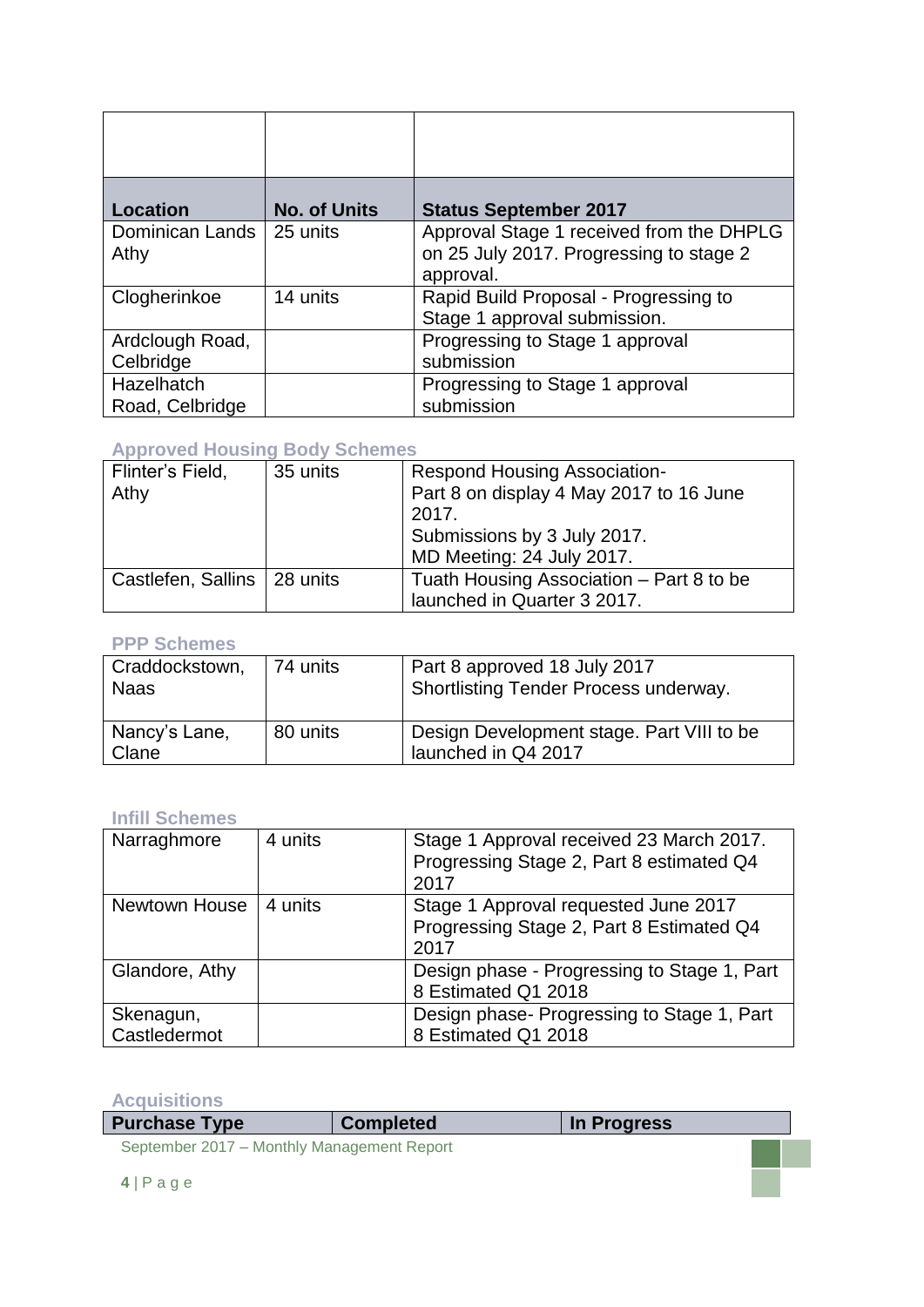| Part                         |                          | vJ |
|------------------------------|--------------------------|----|
| <b>Acquisition Programme</b> | $\overline{\phantom{a}}$ | ∠J |

#### **Vacant Homes Action Plans**

In advance of the publication of the Government's Vacant Homes Strategy, which is expected to be published during September in tandem with a targeted review of Rebuilding Ireland: An Action Plan for Housing and Homelessness, the Department of Housing, Planning and Local Government has asked each local authority to initiate work on preparation of a Vacant Homes Action Plan with a view to bringing vacant homes back into use as quickly as possible. Local authorities outside of Dublin have been asked to prepare a plan by the end of this year. In parallel with preparation of the Plan each local authority has been asked to designate a Vacant Homes Officer. We are currently reviewing what resource requirements there will be to manage this additional work.

### **Planning and Strategic Development**

The Department of Housing, Planning & Local Government has issued Kildare County Council with a Notice of Intent to Issue a Direction relating to the Celbridge Local Area Plan 2017-2023.

### **Local Area Plans (LAPs)**

- Leixlip Local Area Plan. Material Alterations to the draft Leixlip Local Area Plan were on display until 15 September, 2017. The Chief Executive is preparing a report on the submissions received.
- Celbridge Local Area Plan. The Plan was adopted on 17 August, 2017. The Minister for Housing and Urban Development issued a Notice of Intention to Issue a Direction on 13 September, 2017 concerning aspects of Celbridge Local Area Plan.
- Naas Local Area Plan. An Issues Paper is being published and will be on public display until 24 October, 2017.

### **Development Management**

#### **Number of planning applications received**

|       | July Aug Year |                             |
|-------|---------------|-----------------------------|
| 2015: |               | 118 110 1,192               |
| 2016: |               | 118 121 1,376               |
| 2017: |               | 105 123 992 (to end August) |
|       |               |                             |

### **Planning applications decided: July / August 2017**

| July | August |
|------|--------|
|------|--------|

Granted: 71 77

September 2017 – Monthly Management Report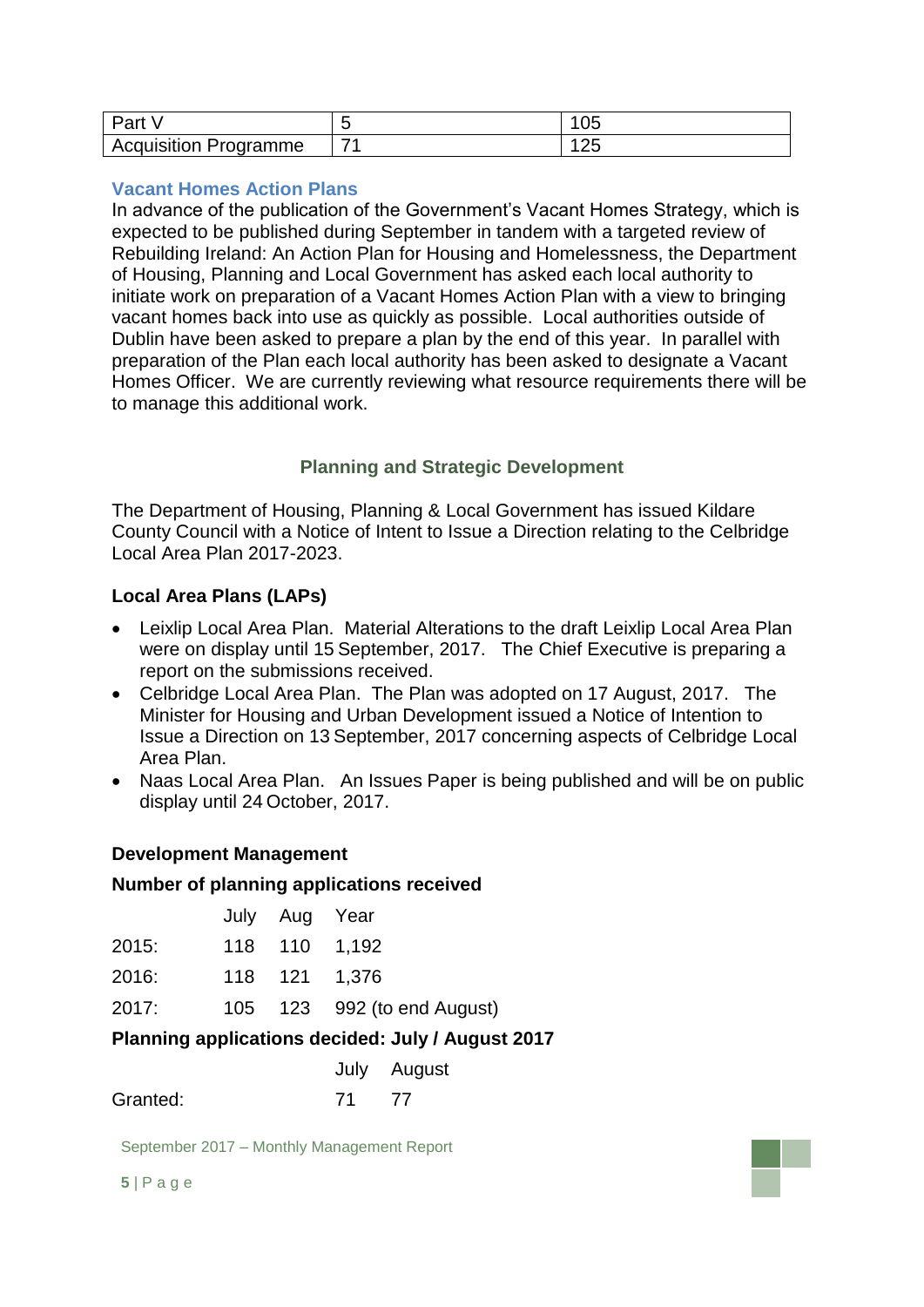| Retention:                    | 12. | 12  |
|-------------------------------|-----|-----|
| <b>Extension of Duration:</b> | 4   |     |
| Refused:                      | 16. | -24 |

### **Significant Applications**

**17/799 Vento Ludens Ltd:** Permission for a solar energy development on 8.6 hectares at Kishawanny Lower, Carbury.

**17/914 Tony Preston:** Development of 11 dwellings at The Commons, Hazelhatch Road, Celbridge.

**17/875 Thoval Properties Ltd:** Permission for 9 dwellings at Temple Mills, Rathangan.

**17/989 Ronan Fanning:** Permission for 7 terraced dwellings at Moorefield, **Newbridge** 

### **Recent Decisions**

**16/1227 Kelland Homes**: Permission granted for 33 dwellings at Rathbride Road, Kildare town.

**16/975 Tom O'Brien Receiver:** Permission granted for 385 dwellings at Rickardstown and Roseberry, Newbridge.

**17/379 St. Mary's National School:** Permission granted for 24 classroom national school at Moyglare Road, Maynooth.

#### **Building Control**

82 valid Commencement Notices were submitted in July and August through the Building Control Management System (BCMS).

91 applications for Disability Access Certificates have been submitted in 2017 (up to and including 31/8/2017). This is an increase of 54% on the same period last year.

117 applications for Fire Safety Certificates have been submitted in 2017 (up to and including 31/8/2017). This is an increase of 37% on the same period last year.

### **Library and Arts Service**

#### **Library Development Programme**

Strategies Actioned from: IDEAS REALISED: Spreading the Word... Kildare County Council Library Services Development Plan 2015 - 2019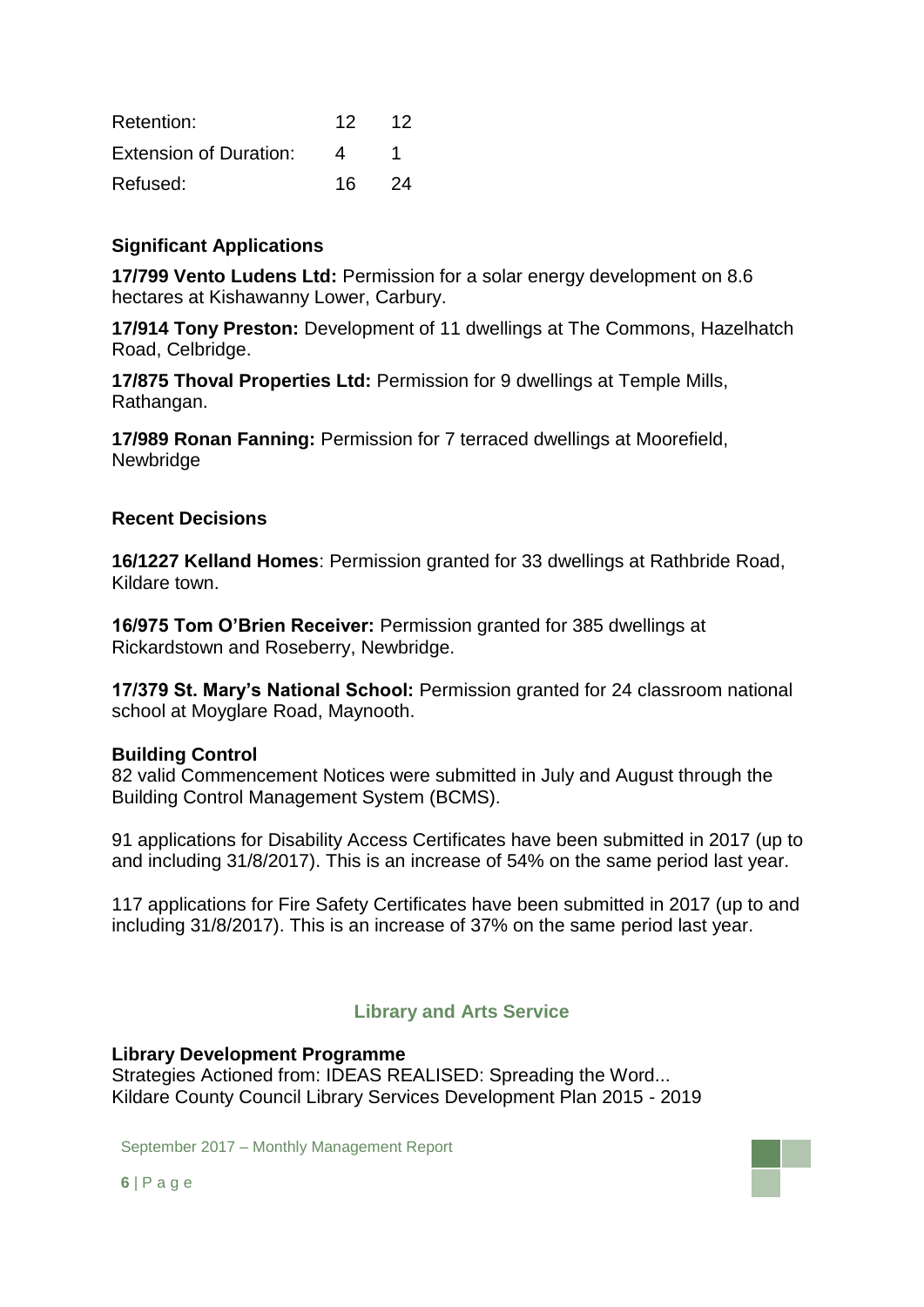### **News and Highlights - Library Service**

#### **Literacy and Life Long Learning**

#### **Support to Secondary Schools Programme Shortlisted for Chambers Ireland Excellence in Local Government Awards 2017**

Kildare Library Service has been shortlisted in the Best Library Service Category of the Chambers Ireland Excellence in Local Government Awards for the Support to Secondary Schools Programme. The programme, which has run annually from academic year 2012/2013 is a programme of events, workshops and classes aimed at supporting the school curriculum as well as career and personal development for students in secondary schools. With separate tailored events aimed at the Junior Cycle, Senior Cycle and Transition Year students, the programme provides opportunities for young people to learn in an interactive way outside of the classroom setting. The awards ceremony will take place in Dublin on Thursday 23 November.

#### **Summer Stars Reading Challenge**

Kildare Library Service ran the Summer Stars Reading Challenge for children in all library branches from the beginning of July to the end of August. Summer Stars is an exciting reading-based programme which is available free of charge to children across the country.

Each child was invited to register at their local library and enjoy reading many books as part of the adventure during the summer holidays. Children were encouraged to continue reading throughout the programme and there were rewards and incentives along the way. Award ceremonies will be taking place in all of our libraries during September, where all children who participated will be presented with their own Summer Stars certificate and medal. More than 2,000 children participated in the programme this year.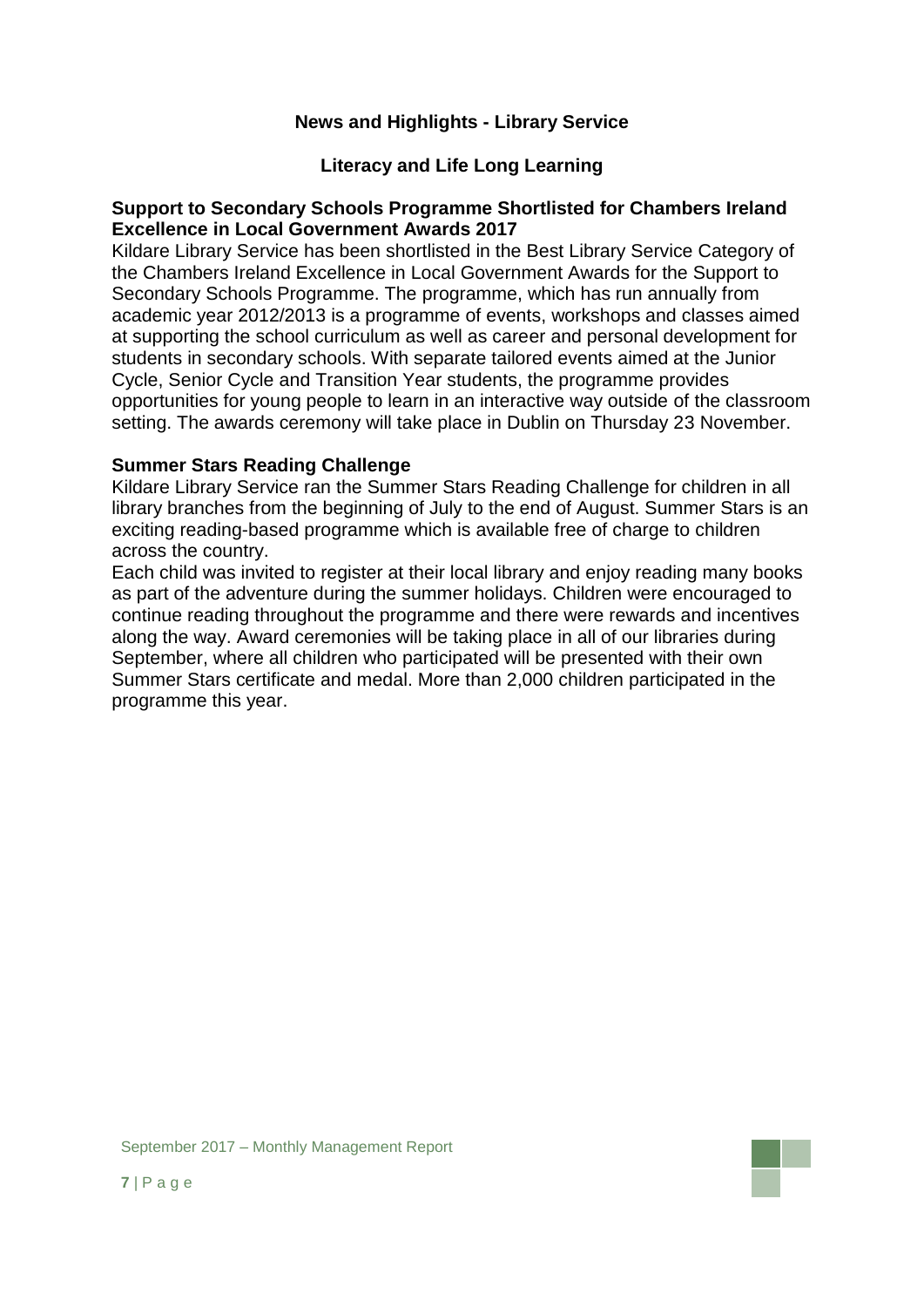

#### **Leixlip Creative Writers**

Leixlip Writers' Group will be launching their first anthology of work entitled "Coffee Shorts" in September. The book contains over fifty short stories and poems from the 16 members.

The group was set up in 2012 by Kildare Library Service and they meet in Leixlip Library on a monthly basis. The anthology was grant aided by Kildare County Council Arts Service.

#### **Writer in Residence 2017/2018**

Sarah Maria Griffin and Rob Doyle, two of Ireland's leading emerging writers were recently appointed as Writers in Residence with Maynooth University and Kildare County Council Library and Arts Services. We look forward to welcoming them at the Kildare Readers Festival and to working with them to develop library based workshops in 2018.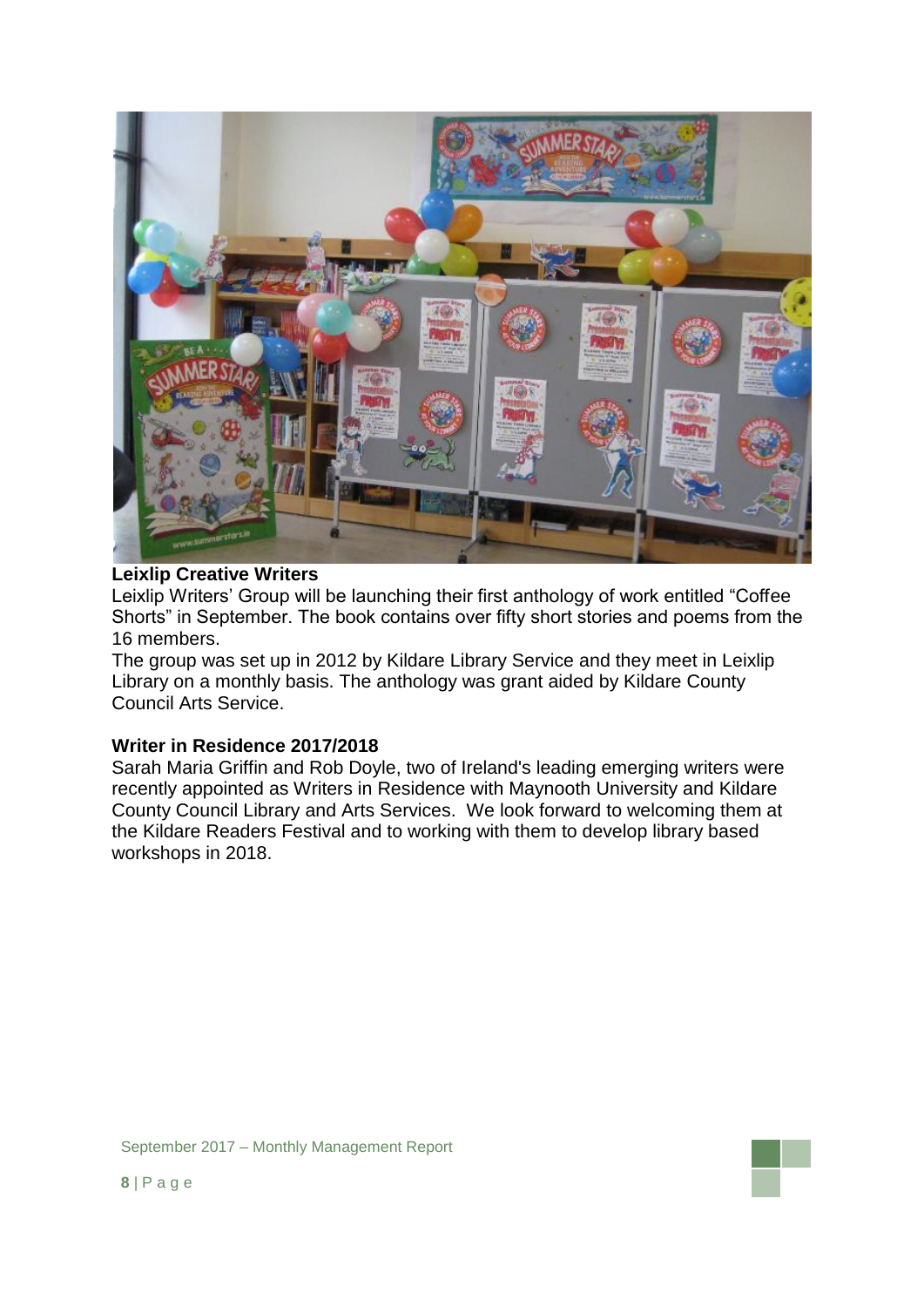

This free annual festival, now in its eighth year, has something for everyone, including regular favourites such as **Ten Books You Should Read** with Catriona Crowe and Manchán Magan and our **Sunday Morning Session** with Dermot Bolger, who this year is joined by one of Ireland's most popular authors, Paul Howard. This year we are proud to welcome one of the most exciting new voices in Irish literature Donal Ryan, who will be in conversation with the current writer in residence at the Washington Ireland Program, Martin Dyar. The ever popular John Connolly will be appearing to talk about his latest book *he*, an extraordinary reimagining of the life of one of the greatest screen comedians the world has ever known, Stan Laurel.

Two writers stirring up the book charts and airways, Liz Nugent and Louise McSharry, will be in cahoots with Rob Doyle and we are so excited to present *Writing and Creating Modern Irish Theatre* with Phillip McMahon and Tom Swift, an event not to be missed by writers, creators and theatre goers.

There are plenty of great events taking place throughout the county over the festival fortnight with *the KRF Book Brunch* featuring Claudia Carroll and Margaret Madden in Celbridge and *An Féasta Liteartha*, an evening of Irish poetry, music, literature and merriment in Maynooth featuring Éilis Ní Dhuibhne and Colm Breathnach. A very special public lecture will take place in Naas Town Hall, conducted by Martin Dyar, in which he considers *Stepping Stones: Interviews with Seamus Heaney* by Dennis O'Driscoll. There will also be a walking tour, short stories and a look back at the Cecil Day Lewis Literary Award.

### **Programme Supports for Adults**

#### **Toys Technology and Training (TTT) 2017 Programme**

This series of talks, designed to offer support to children and adults with learning difficulties or disabilities recommences in September and will run until November. Upcoming talks for next month include: Visual Strategies and Self-Management, Challenging Behaviour presented by Behavioural Therapist Audrey Cully and App

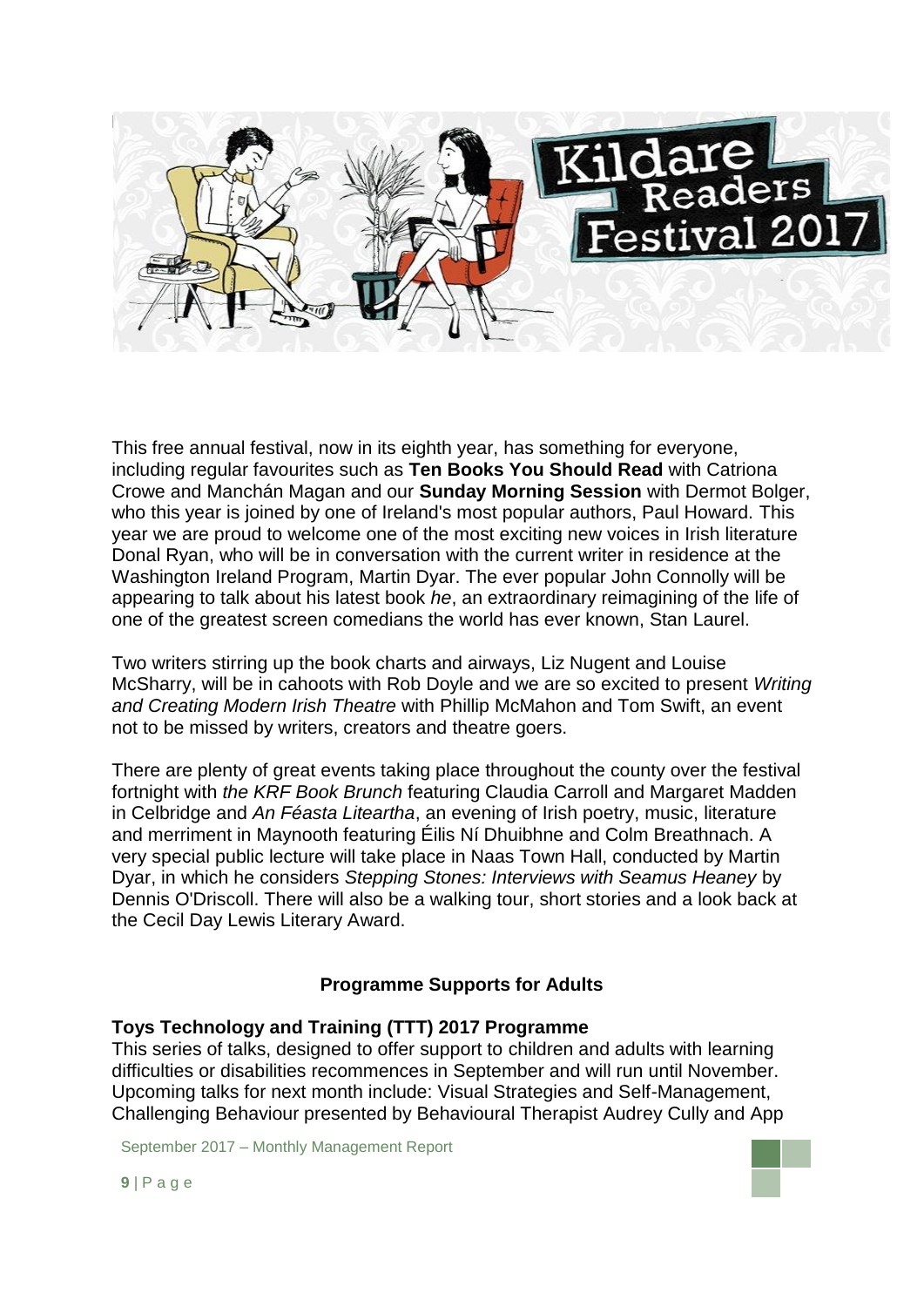Technology and Dyslexia presented by the Dyslexia Association. This specialised lecture series and the specialised collection of toys and technology can be accessed free of charge throughout the county. To date this year over 700 parents, teachers and professionals have attended 31 talks and workshops as part of this programme.

#### **'Let's Talk About Parenting' 2017 Programme**

A series of talks organised with support from the HSE, Tusla, Kildare Youth Service, Community Awareness of Drugs, Teach Tearmainn and Kildare County Childcare Committee. The series of talks and workshops will resume in early September. Upcoming talks for this month include: "Helping children who worry too much", "Bullying, difficult relationships and complicated friendships", "Helping your baby sleep better", "Coming Out – a talk for LGBT young people and their supporters" and "First Aid for Parents". To date, 742 parents have attended 48 talks and workshops this year as part of the programme

### **Programme Support Children and Families**

#### **Summer Events for Children**

A packed events programme for children ran in all 7 main libraries during the summer. Events included art and crafts, storytelling, Lego workshops, musical theatre workshops, film screenings, exotic animals and much more. More than 4000 people attended summer events in our libraries.



#### **Coding Clubs and Workshops**

The library service ran free Coding Clubs and workshops for children throughout the summer in all 7 of our main libraries aimed at 7 – 13yrs. Participants learned how to code with Scratch and Python, create 'algorithms', create their own games, how to solve problems, write code and invent their own programs.

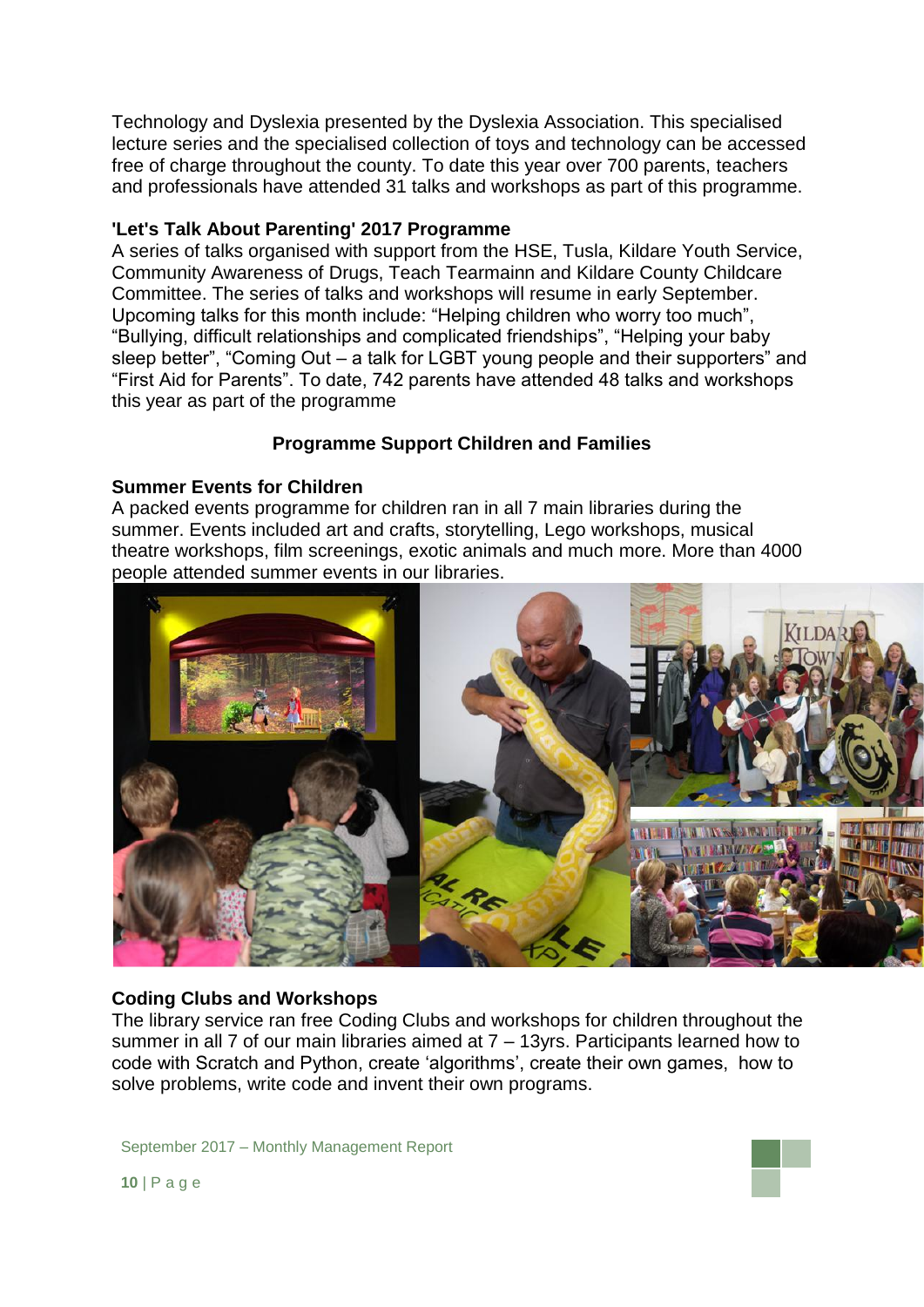### **Programme Support Business and Employment**



**Work Matters: Support for Business & Employment**

Maynooth Library was the pilot location for the Work Matters project and following its success it is now planned to offer Work Matters on a national basis starting in October 2017.

At Maynooth Community Library there is an Autumn Programme of workshops which covers topics such as confidence and self empowerment, goal setting and motivation, time management, leadership skills, effective communication, self presentation and wellbeing. Local Enterprise Office will be running Business Advice Clinics in the library each month from September onwards.

#### **National Programmes**

#### **Kildare Creative Ireland**

'Creative Ireland - Kildare Bursaries' competition was advertised over summer 2017. In total, 27 applications were received, of which 10 were successful. Members of the Creative Kildare Culture Team evaluated the entries.

The combined applications sought were in excess of  $€170,000$  and the quality was very high. €40,000 has been allocated from the grant received from Creative Ireland for our Bursary Scheme. The remaining unspent grant aid from Creative Ireland will go towards the development of the Strategy, consultations, monies have separately been allocated to Criunniu na Casca (a Creative Ireland initiative) and Kildare County Council supported projects such as the re publication of the tow paths trail by Kildare Sports Partnership. The winning bursaries covered areas including Visual Artists, Theatre, an Irish Sign Language Festival, Photography and Music.

#### **Heritage Week 2017**

National Heritage Week took place from 19- 27 August and Kildare Library Service hosted events in all of our 7 main libraries as part of the programme. Events included - Information Sessions on Cultural Resources: Meitheal Dúchas.ie and Meitheal Logainm.ie , Public Lectures on "The Book of Kildare and Other Stories" *Presented by Mario Corrigan,* " The Fenians and the Irish Diaspora" Presented by Michael Kenny.

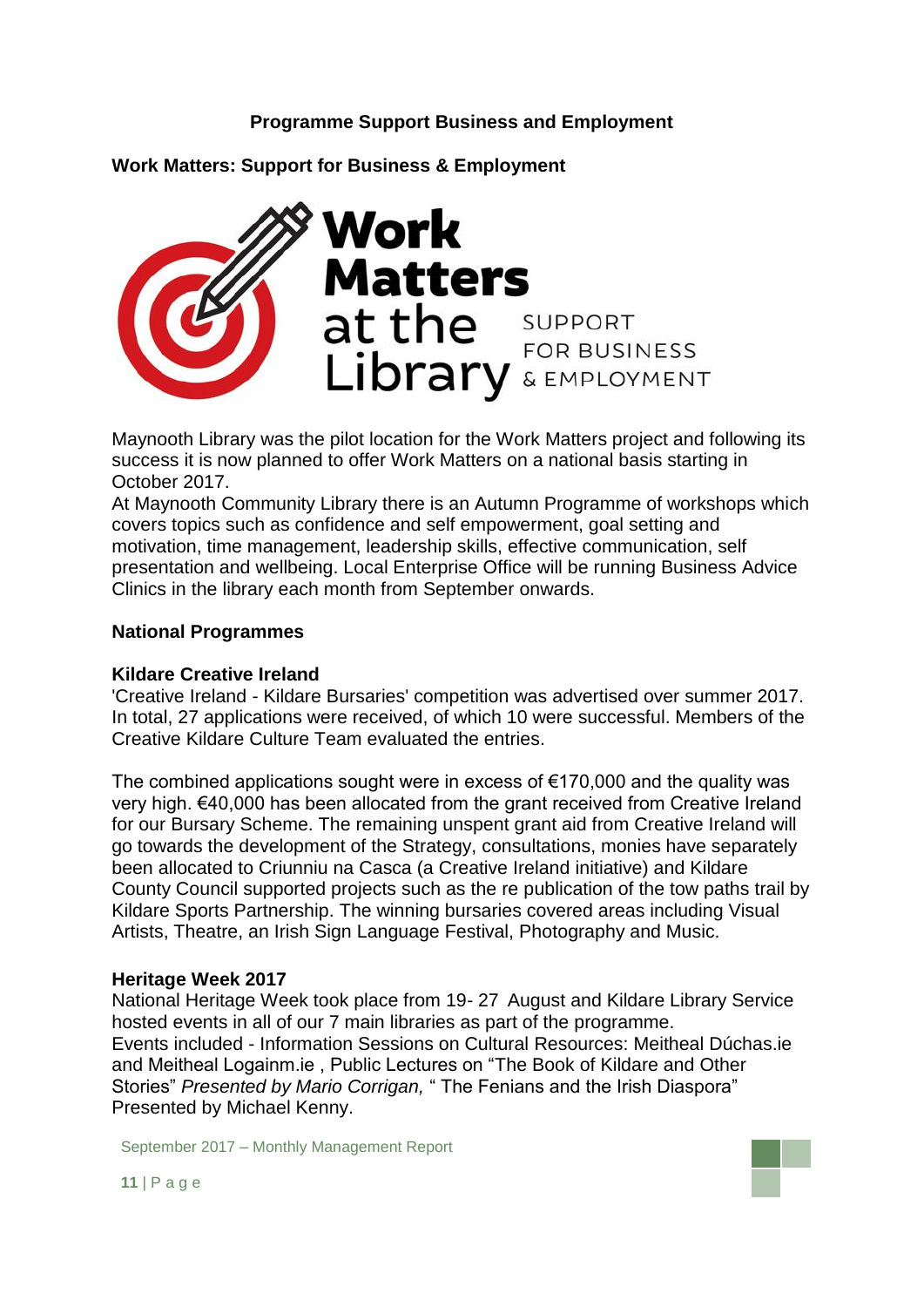### **Capital Projects and New Service Provision**

#### **Athy Capital Project**

The contractor is currently onsite and works are progressing well.

#### **Naas Library Capital Project**

Following the tender evaluation process, a company has been selected and the Council are currently liaising with all companies who submitted tenders.

#### **Library Management System (LMS) - National Implementation**

All public libraries are now on Sierra - national shared Library Management System and since September all Local Authorities are sharing stock via national distribution system.

#### **National Distribution System**

Since the 4 September, *Newspread* have been appointed as company to provide the service of the national distribution of library material between all Local Authorities.

#### **Library Management System (LMS) - Acquisitions API**

Kildare has gone to live ordering via the Acquisitions API with one book supplier and is hoping to go live with a second book supplier very soon. We expect to start testing with a third book supplier in the near future.

#### **Grant-aid to support the RFID enabling of book stock in public libraries**

The Department of Housing, Planning, Community and Local Government have approved grant aid for RFID tags and tagging for Athy and Kildare town libraries and for RFID tags and RFID tagger (staff pad) for 11 other libraries. This will be a significant step in the process to RFID enable all branches in the future in the provision of self-service for our patrons.

#### **News and Highlights - Arts Service**

#### **Culture Night**

Eric Donovan, boxer and RTE boxing commentator and analyst accepted our invitation to take on the role of the 2017 Kildare's 2017 Culture Night Ambassador. Mayor of Kildare Cllr [Martin Miley Junior](https://www.facebook.com/martin.mileyjunior?fref=mentions) and County Arts Officer Lucina Russell warmly welcome Eric to the role in the Áras where a series of promotional videos have been made. Eric won his 'Celtic Featherweight' title on Saturday 10 September. The national Culture Night office will work with mural artist Solus, to create a bespoke mural for Athy Boxing Club on Culture Night.

Over 80 events will take place on Culture Night- Friday 22 September and over the weekend. All events are free of charge and take place countywide.

The Arts Service offered digital media training to groups who are organising Culture Night events, to assist them to make their own promotional videos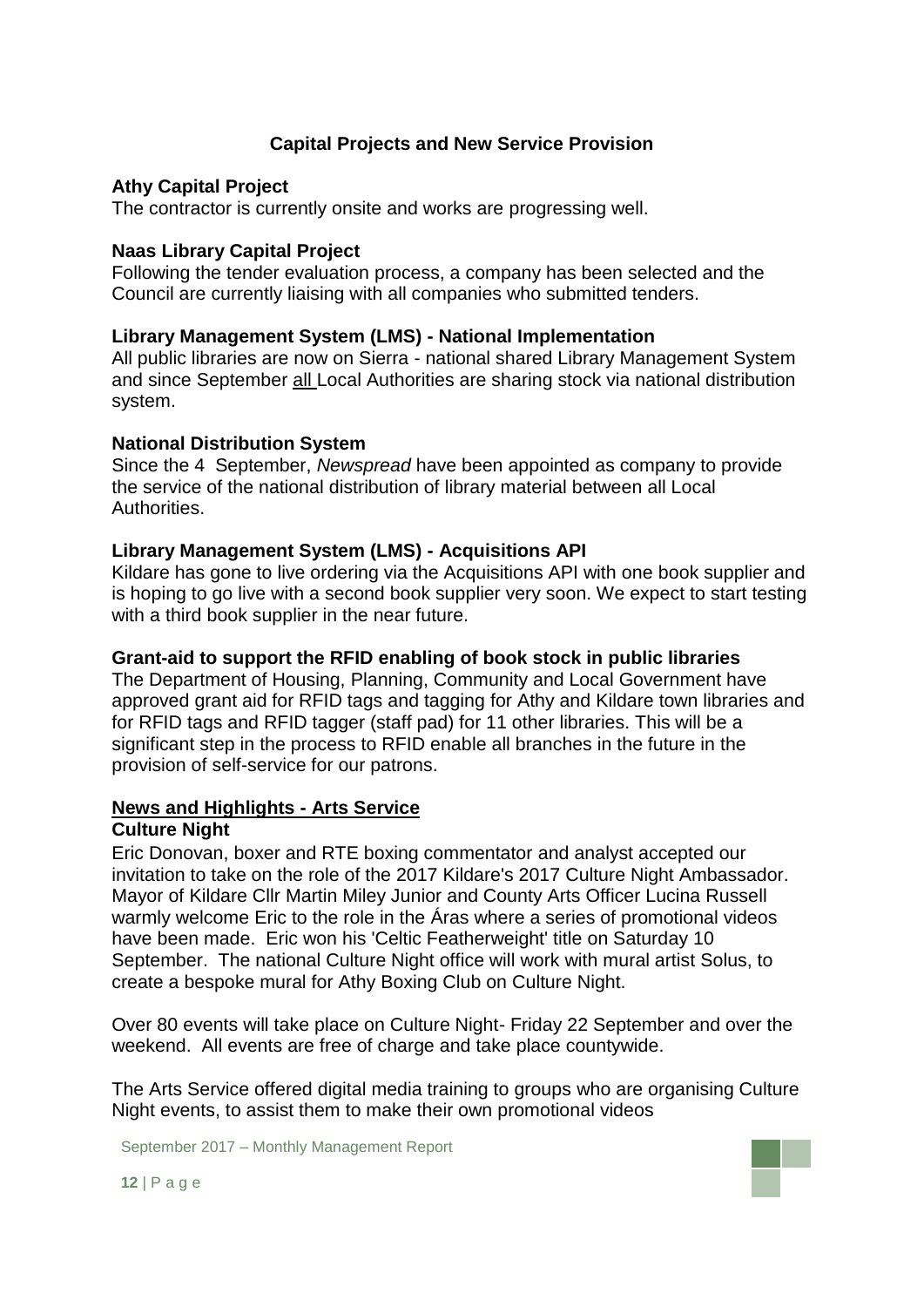

**Irish Business Against Litter Sculpture Commission** *'Heart of Oak'* a sculpture by Kilcullen artist Noel Scullion will be unveiled in St. Brigid's Square, Kildare Town, Co. Kildare, Friday, 22 September 2017, 12 noon. The granite sculpture was commissioned to mark Kildare Town's achievement as Ireland's cleanest town 2016, by Irish Business Against Litter. The unveiling is the launch event for Kildare's Culture Night programme

#### **Allianz Business to Arts Awards nomination**

Kildare was well represented at the 2017 Allianz Business to Arts Awards for their nomination under the 'Community Art Award' for our Past Times Community Choir. Sincere thanks to Allianz staff member Deirdre Mc Nally for nominating the choir and attending on the night. While we did not win the category, such recognition of our work at a national level was much appreciated and we received an award of €500 for the nomination.

Representing the choir at the award ceremony were Sadhbh O'Sullivan, Choral Assistant with the choir, volunteers Tom Cotter and Marie Kelly, Anne Harris, Project Manager, Office of Patient Engagement HSE, Carolann Courtney, Kildare's Arts and Wellbeing co-ordinator and Lucina Russell, Arts Officer Kildare County Council

#### **Music Generation**

Kildare/Wicklow Education and Training Board and Kildare County Council were recently informed that their application to Music Generation for a Music Education Partnership was unsuccessful. 16 applications were submitted and 9 applications were awarded funding. The partners will meet shortly to review and look at options to progress a music education programme without the national matched funding.

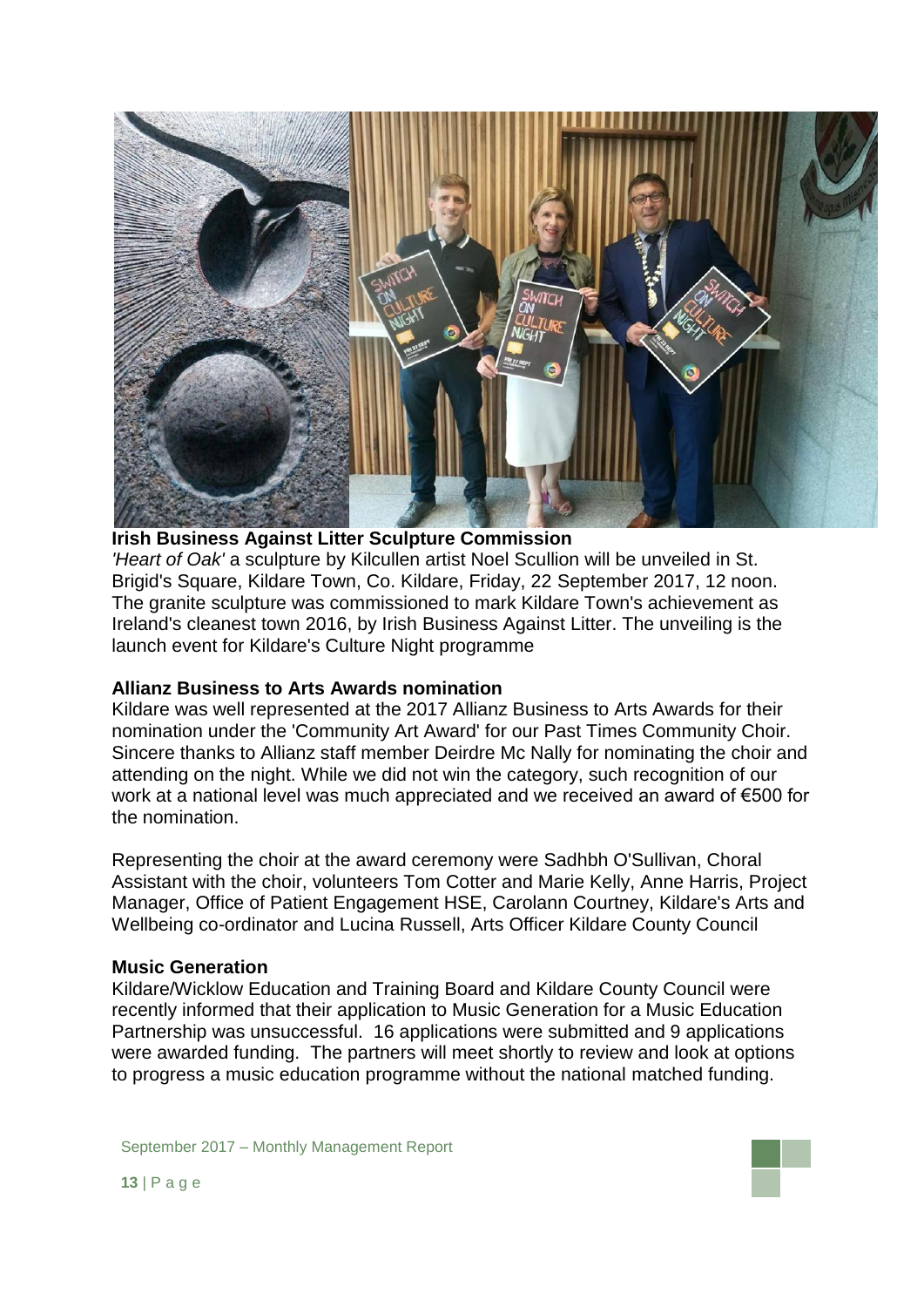# **Local Community and Development Committee [LCDC]**

The last LCDC meeting was held on Wednesday 5 July 2017.

### **A. AIRO- Update Census 2016**

Work is underway by AIRO in Maynooth University are commencing two pieces of work as outlined in the June/July update:

a) Update the LECP Socio Economic Baseline report.

b) Assess additional social inclusion indicators to supplement the Haase deprivation indices.

A report on progress will be discussed at the September meeting of the LCDC.

### **B. Children and Young People's Services Committee (CYPSC)**

The KWETB application for a project in North Kildare to the Department was not successful.

The strengthening families programme evaluation report will be launched in ETBI on 26 September.

### **C. Social Inclusion Programme (SICAP)**

The tender process for SICAP 2018-2022 programme was advertised on e-tenders on July 31. This follows strict national procurement guidelines. The procurement process is expected to be completed in 2017 with the contract awarded in December 2017.

### **D. Rural Development LEADER programme**

The evaluation committee to assess LEADER applications is being formed with training scheduled for 13 September. The meeting of the committee takes place on Monday 18 September to assess tourism applications for funding.

#### **E. Healthy Ireland**

Guidelines for the LCDC and CYPSC applications for Healthy Ireland funding were circulated on 18 August. A joint application is being prepared for submission on Friday 15 September.

### *Next LCDC meeting: Wednesday September 27 2017 10.00-12.00pm*

### **WATER SERVICES**

Major Capital Projects (Irish Water's Capital Investment Plan 2014-2016 and 2017 - 2021)

### **Upper Liffey Valley**

- o **Osberstown Wastewater Treatment Plant Upgrade Contract** The plant was up-graded to 100,000 PE treatment capacity in May 2016. The final phase (bringing the "liquid stream" treatment capacity to 130,000 PE) is currently being completed. The plant is currently being process proved until October 2017**.**
- o **Osberstown Sewerage Sludge Treatment Facility Upgrade** The Sludge Treatment Facility upgrade is being delivered together with the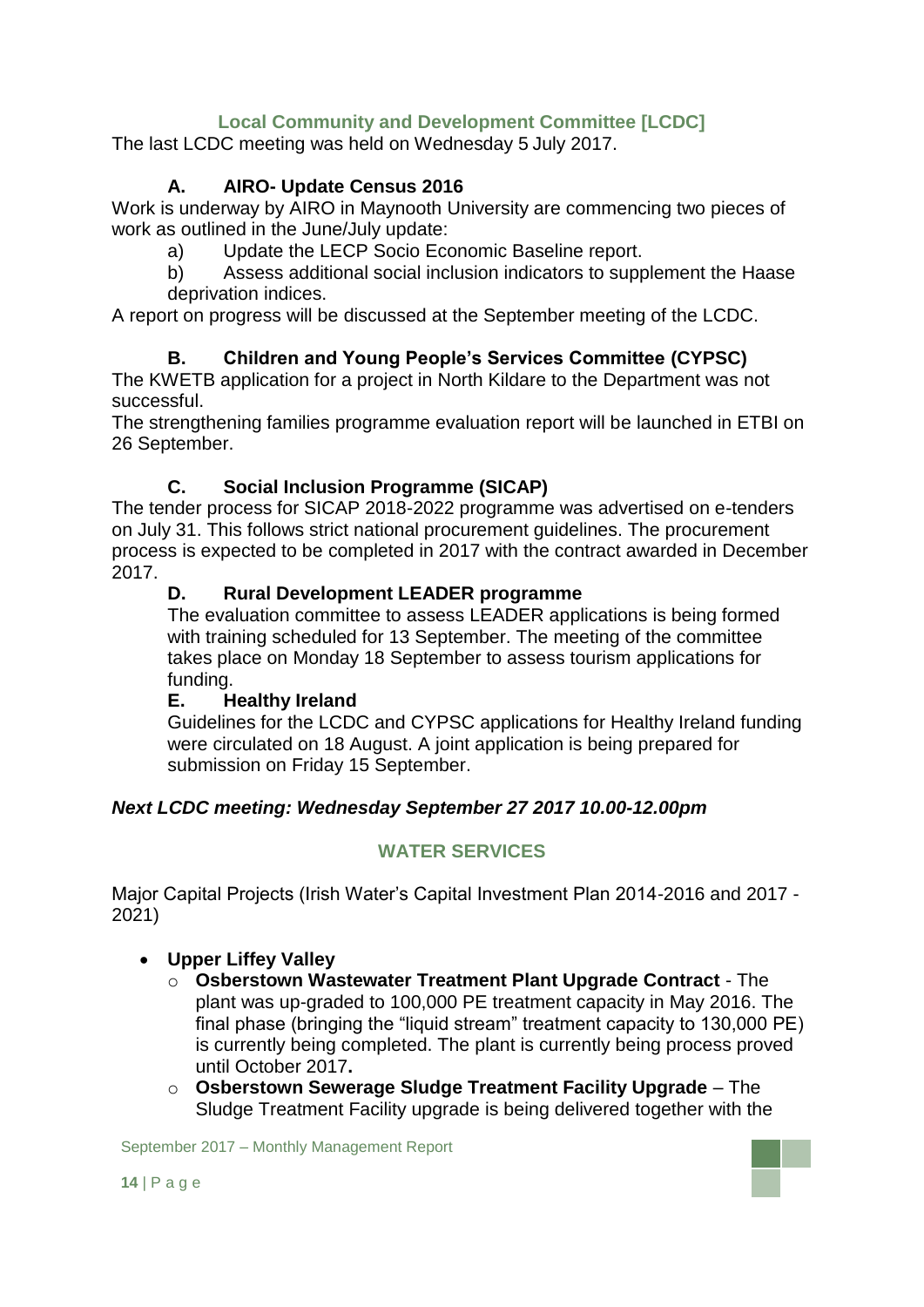Wastewater Treatment Plant 'sludge stream' works as part of a variation to the **DBO** contract. The construction period is 24 months from the 8 May 2017

- o **Contract 2A (Newbridge Eastern Interceptor Sewer)** The Planning, Design and Procurement stage is under way. Planning permission has been granted to Irish Water for the Little Connell Pumping Station. Landowner meetings were held in May 2017. The Compulsory Purchase Order (CPO) was published by Irish Water on 23 May 2017. A CPO oral hearing will be held on the 21 September 2017. Tenders have been received by Irish Water.
- o **Contract 2B (Network)** The Planning Design and Procurement stage is under way. Planning permission has been granted to Irish Water for the Monread and Clane Pumping Stations. Landowner Meetings were held in May 2017. The CPO is due to be published by Irish Water in Q3 - 2017. Short listing of contractors by Irish Water has been completed. Tenders to market are due to issue by Irish Water in Q4 - 2017.

### **Lower Liffey Valley**

- o **Castlewarden to Ballygoran Pipeline and Reservoir Contract** Operational.
- o **Ballygoran to Collinstown Watermain Contract** Operational
- o **North Leixlip Sewerage Scheme** Operational
- o **Leixlip Wastewater Treatment Plant Upgrade Contract** The plant upgrade to 150,000 PE treatment capacity has been commissioned. The plant is being process proved.
- o **Celbridge Local Network Reinforcement Project**  Consultants were appointed in April 2016 and have prepared a Design Review Report to address sewerage network capacity constraints in the Celbridge catchment.
- **Kildare Town** 
	- o **Kildare Town Network Contract** Works commenced on site in January 2016. Works are now substantially complete, commissioned and have been handed over to KCC Operations Section. The scheme has now entered a 12 month defects period.

#### **Minor Capital Projects**

Irish Water have identified the Minor Capital Programme as a means of getting value for money and cater for investment drivers namely:-

- Drinking Water Quality
- Environmental Compliance
- Water and Wastewater availability new developments
- Business efficiencies
- Asset condition and performance

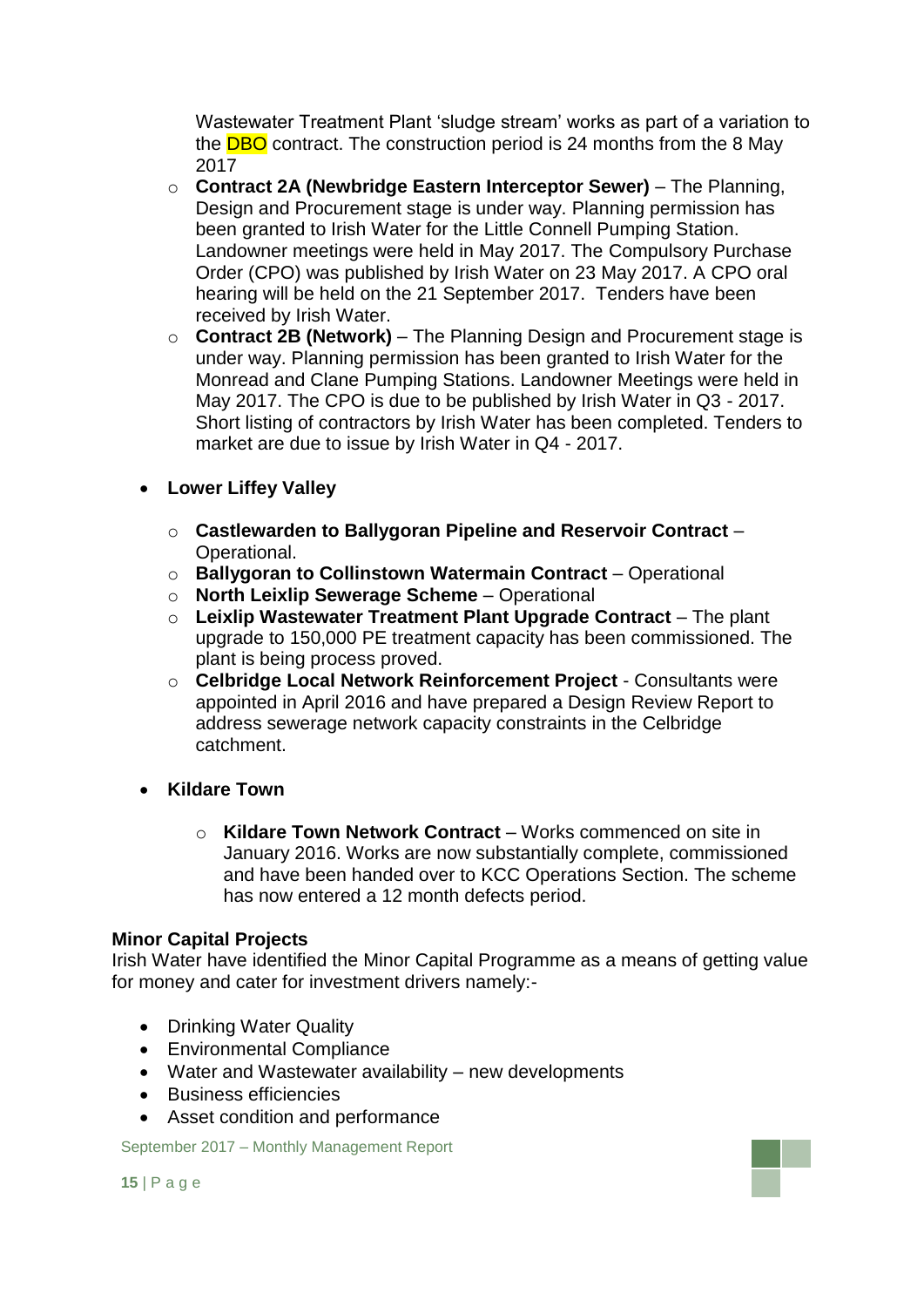Hence in 2014 Irish Water requested that Kildare County Council set up and lead a Minor Capital Team for delivery of such projects across the county.

Irish Water by agreement nationally with the Water Sector have decided that at a near future date such Minor Capital works will be managed in one of their Regional offices with Kildare County Council staff locally involved in delivery of works on site. It should be noted that the pace of delivery of such schemes is wholly dependent on decisions by Irish Water within new processes and procedure as developed by them. Many smaller treatment plants require up-grades for compliance purposes and to cater for future housing developments. In addition, schemes in water supply areas will improve service to customers and help contain our leakage levels.

A total of 18 new schemes have been approved by Irish Water for progression by Kildare County Council MC Team. The estimated value of works is in the region of €5.7m.

A further seven schemes have been completed by the team totalling almost €1m and several others have been placed on long term hold by Irish Water.

The following is a list of active schemes in this area:-

- **Allenwood to Kilmeage Mains Replacement** Advance works at Allenwood Crossroads have been carried out in collaboration with Kildare County Council Roads and Transportation. The design and tender documents have been completed by KCC with selection of the winning contractor due imminently. It is anticipated that works will commence at the end of 2017 or early 2018.
- **Allenwood Vacuum System Modification and Wastewater Treatment Plant Upgrade -** An engineering consultant has progressed the design works. The planning application is being prepared by the Consultant and will be submitted upon completion of landowner agreements.
- **Athy Wastewater Treatment Plant Upgrade** A topographical survey and site investigation works have taken place. Design works and planning are being progressed by an engineering consultant. A Recommendations Report to construct an Inlet Balancing Tank has been prepared by the Consultant. Irish Water will now decide whether to progress this scheme.
- **Kildare Town Backyard Services** Part of the design for this scheme includes backyard services in Maynooth. The design is currently being finalised. Irish Water will decide how to progress this scheme.
- **Coill Dubh Wastewater Treatment Plant Upgrade up-grade** is currently at commissioning stage.
- **Crophill, Castledermot Cast Iron Replacement**  The replacement of 500m of cast iron watermain has successfully been completed. The final account of this contract has been agreed.
- **Kilmeage Wastewater Treatment Plant Upgrade** An Engineering Consultant has been appointed to progress design options in conjunction with the Athy Wastewater Treatment Plant Upgrade. A Recommendations Report has been completed and treatment options are being confirmed prior to commencement of the tender process for improvement works. These are subject to EPA approval.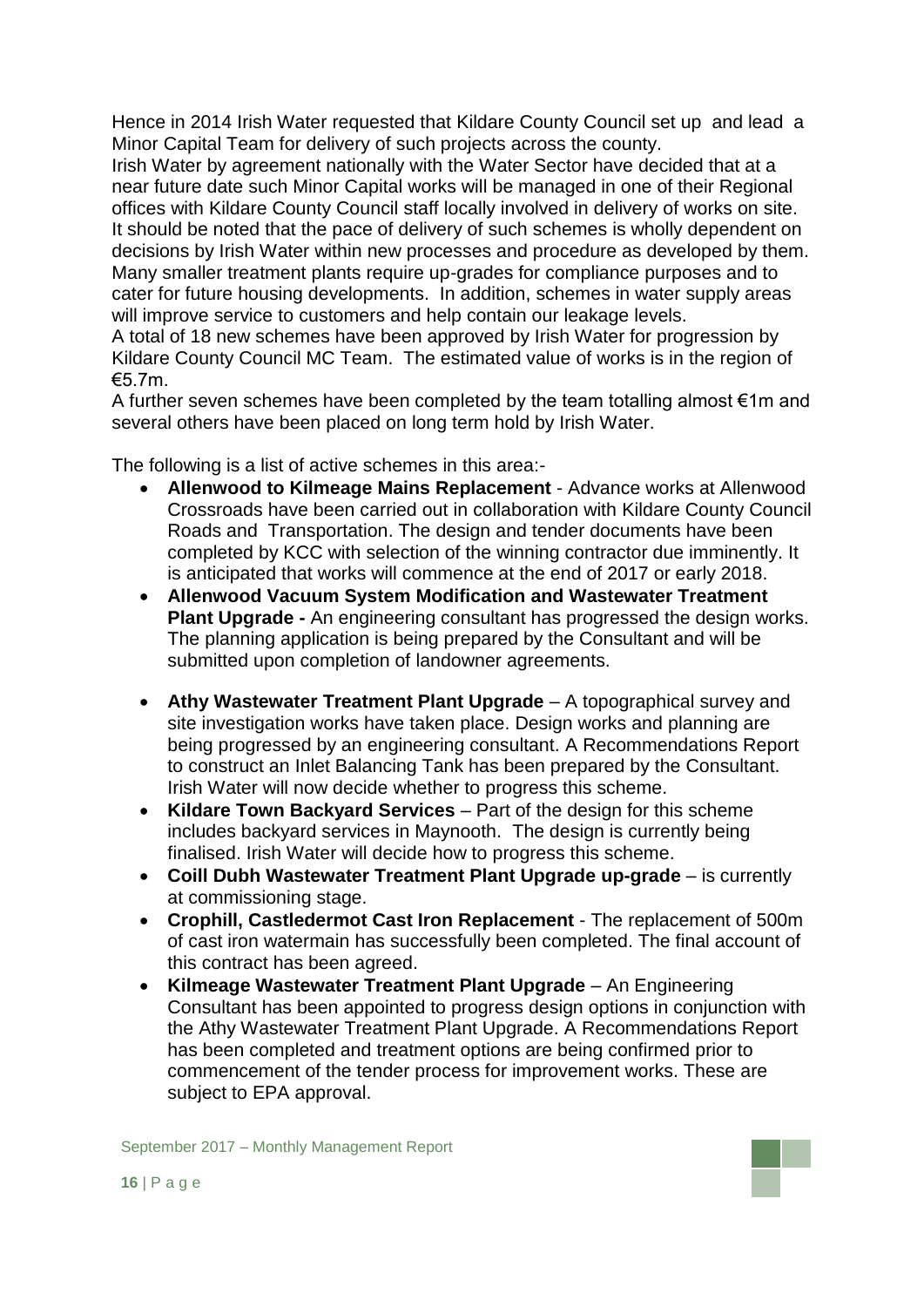- **Rathcoffey, Milltown and Calverstown Wastewater Treatment Plants Upgrade** – A Recommendation report has been prepared by the appointed engineering consultant. Tender documents for the upgrade of Calverstown WWTP have been finalised and are being released for tendering by Irish Water.
- **Ladychapel Cross to Taghadoe Watermain** The council are preparing the design and tender documents to progress this new watermain scheme. An archaeological assessment has been completed. Irish Water will decide how to progress this scheme in 2018.
- **Maynooth Watermains Rehabilitation** A consultant has been appointed to progress this scheme. The contractor has completed the site investigation and is finalising the design. Works are due to commence in September 2017.
- **Narraghmore Wastewater Treatment Plant**  Appointment of contractors for improvement works at treatment plant is ongoing.
- **Oak Park, Narraghmore**  Improvement works at pumping station and new rising main to Narraghmore WWTP is now completed
- **Rathangan Wastewater Treatment Plant**  Preparation of a consultants Bbrief was prepared by the council and has been submitted to Irish Water (IW) for tendering. The consultant will prepare a Condition Report and Recommendations Report identifying required upgrade works. IW has appointed a consultant to progress this scheme.
- **Red Bog Borehole Removal**  Approval was received to remove the Red Bog borehole source from operation and connection of the local network to the Poulaphuca Regional water supply. Works consist of the construction of a booster pump and approximately 2.5 km of watermain. The required ecological assessment has been completed. Kildare County Council has finalised the design and has submitted the tender documents to Irish Water for the tender process.
- **Timolin WWTP** Part 8 planning application documents have been prepared by KCC and Part 8 planning procedure has commenced. The proposed upgrade will then be tendered out to Irish Water's MEICA lot 5 framework for new package wastewater treatment plant, subject to Part 8 planning approval.
- **Newbridge Main Street Sewer Replacement** Works required due to ongoing operational problems and blockages. Initial blockages have been cleared. The consultant has designed the scheme and appointment of a Contractor is imminent.
- **Station Road, Leixlip –** Irish Water have approved the scheme to replace this cast iron watermain by end of 2017 under the Water Networks Programme.
- **Thomastown, Rathangan –** Irish Water have approved the 2.5kms of watermain replacement by end of 2017.

Several Schemes have been progressed to completion by the KCC Minor Capital team.

The following is a list of completed or almost completed schemes:-

September 2017 – Monthly Management Report

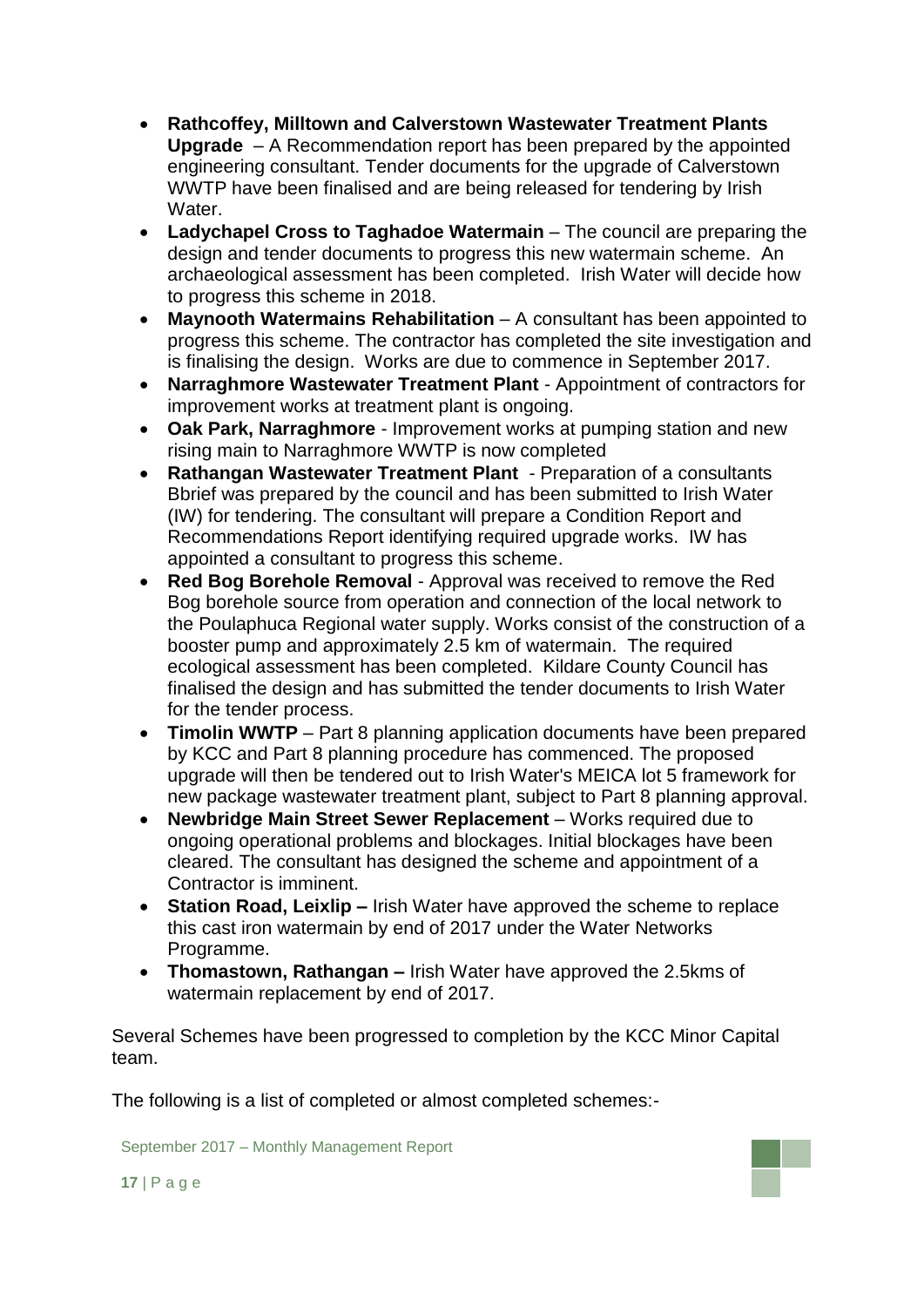- **Monread Road Sewer Line Repair**  Approval was received for the replacement of 900m of foul sewer pipe. The contractor has completed the works.
- **Athgarvan Septic Tank Diversion** Construction of a new foul sewer is now completed thereby eliminating the requirement of a communal septic tank with its associated groundwater pollution potential and maintenance works. Final road reinstatement has been carried out and all works have now been completed. The Final Account review has been completed and agreed.
- **Ballitore Wastewater Treatment Plant Upgrade** Construction of access road and pipeline. All works have been completed on this scheme
- **Newhall Pumping Station Upgrade –** Works have been completed. Final Account Review ongoing.
- **Old Grange (Monasterevin) Watermain** The new watermain has now been laid and all houses connected to the new main. All outstanding works have been completed and final account payment has been closed out.
- **Tankardsgarden Pumping Station Upgrade** Works to replace pumps, control systems and flow meters have been completed.
- **Emergency Showers & Eyewash Stations** The preparation of tender documentation for a county wide replacement at all water and wastewater treatment plants has been carried out.

The following non-Irish Water Schemes **(Unfinished Housing Estates)** have been progressed by Kildare County Council:

- **Cluain Dara, Derrinturn –** Construction of a pump station in the unfinished housing estate has been completed and commissioned. The scheme is now fully complete and Final Account being closed out.
- **Mill Brook, Timolin** Construction of a pump station in the unfinished housing estate has been completed and commissioned. The scheme is now fully complete.
- **The Paddocks Crookstown -** Exploratory survey/design work is ongoing for the connection of this estate to the public foul sewer. Should this be feasible and at reasonable cost, it is then proposed to decommission the existing treatment system. The scheme is subject to funding being provided.

### **Rural Water Programme**

In 2016, the Department of Housing, Planning, Community & Local Government (DHPCLG) (formerly Department of Environment, Community & Local Government) announced a multi-annual funding programme for 2016 - 2018. Kildare Rural Water Section's funding submission for the Rural Water Multi-Annual Programme has been prepared and submitted. This identified proposed upgrade works at various group schemes throughout the county for each of the years from 2016 to 2018 inclusive. The DHPCLG has announced an interim allocation of funding for the Kildare County Council Rural Water Programme based on 75% of the 2016 funding. A further allocation is yet to be announced. It is anticipated that the funding announced will allow for some minor works to be carried out on some group water schemes. The funding has not yet been provided for major improvement works on various group water schemes.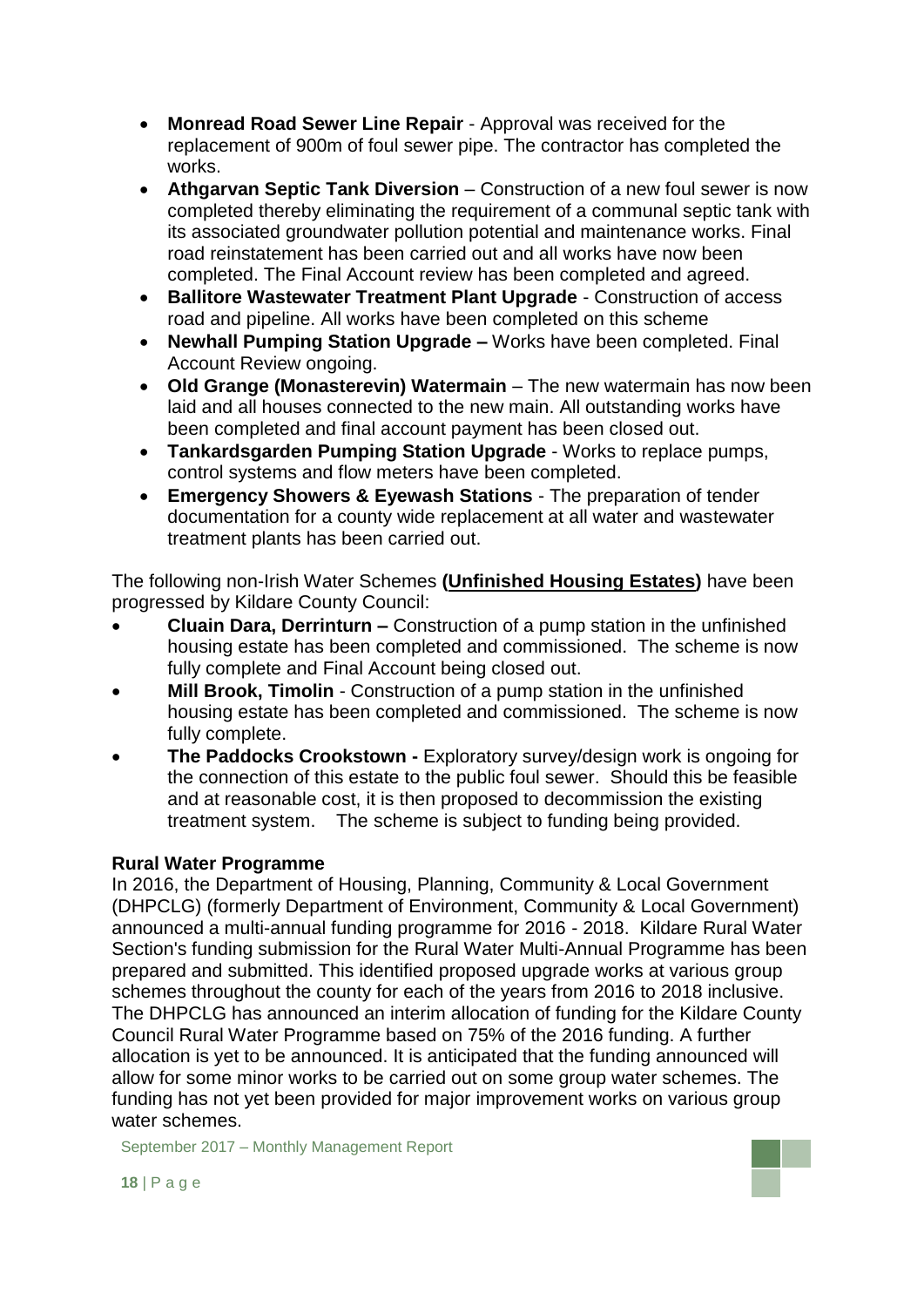Taking in charge of group water schemes is now subject to approval of Irish Water and need to meet certain standard criteria. It is anticipated that several Group Water Schemes will be taken in charge in 2017. A meeting has taken place with Irish Water to ascertain the requirements for taking in charge.

A register of the Small Private Supplies within County Kildare has been established by the Rural Water Section. This register has been set up to maintain an overview of the private water supplies within the county. The register is being continuously updated.

### **Flood Protection**

- **Morell -** The final Feasibility Study, including the Cost Benefit Analysis, has received approval from the OPW. The Environmental Impact Assessment is also complete. The OPW have confirmed funding and, accordingly, the formal application to An Bord Pleanála has now been submitted.
- $\bullet$
- **Ballymore-Eustace Scheme** Complete.
- $\bullet$

**Hazlehatch -** A meeting took place with Minister Canney and his officials on the 6.12.2016. The outcome was positive and it is hoped to progress the project by advertising for Consultants in Q2- 2017. In the interim, locations for flow gauges have been identified and will be in place shortly and groundwater survey work will commence.

- **Dara Park Surface Water Upgrade –** All works relating to hard infrastructure are fully complete and this will resolve the recurring flooding issues which have persisted over the years. As promised, snagging issues in relation to the restoration of green have also been finalised.
- **Oaks, Newbridge** A solution to the flooding issues have been identified and a consultant has been appointed to carry out detailed design. It is hoped that construction of the scheme will begin in late 2017 and will include cooperation from Water Services and the MD office. This project is now progressing to the tender stage entitled: "The Langton Road Surface Water Scheme."
- **Johnstown**  complete.
- **Ardclough** complete.
- **CFRAM Programme** The OPW Eastern CFRAM Study is reaching a conclusion with the final Flood Risk Management Plans nearing completion. A steering group meeting took place on August 17<sup>th</sup> wherein it was noted that matters are progressing well and it is hoped that draft plans can be formally approved by the Minister before the end of the year and formally referred to each Local Authority for adoption.
- The Draft Plans have identified flood management measures for the following towns:
	- o Leixlip
	- o Maynooth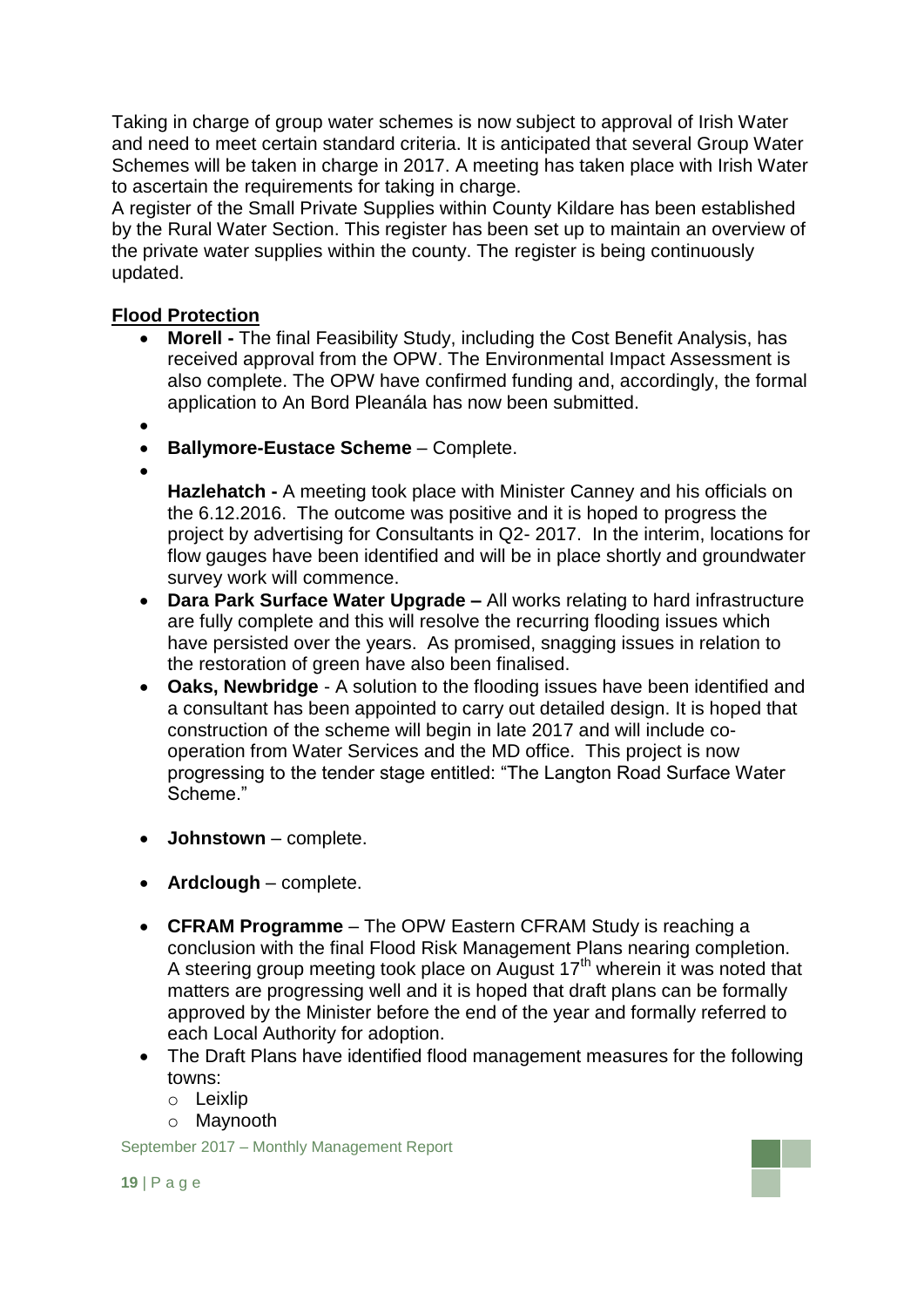- o Celbridge
- o Clane
- o Newbridge
- o Suncroft
- o Castledermot
- o Athy

A further study is recommended for both Hazelhatch and Naas. Once the Public Consultation period is completed and the submissions dealt with, the final plans will be sent to the relevant Minister for approval. They will then be sent back to the local authorities for adoption. Once adopted, we can apply to the OPW for funding of the schemes.

### **River Cleaning & Drainage Channel Maintenance**

This year's programme has been identified and ecological surveys completed. Tree cutting, in advance of river cleaning is complete. It is hoped to carry out another joint water quality and flood protection programme, in the Lyreen catchment, subject to approval from fisheries. Cleaning on the River Barrow, south of Monasterevin has started, following approval from Inland Fisheries.

### **ENVIRONMENT**

### **Cemetery Extensions**

- **Staplestown –** complete
- **Ballybracken** complete
- **Crookstown**  Almost complete
- **Newbridge**  Complete.
- **Derrinturn** Complete. **Lullymore** – Complete.
- **Churchtown** Part 8 application approved and project now being progressed to tender stage.
- **Athy (St Michael's new)** A further phase of work is now planned and scheduled to commence shortly.
- **Rathangan** land acquisition is currently being finalised and a draft design is now to hand. Part 8 report to be considered at September meeting of MD.
- **Leixlip** land acquisition being examined.
- **Bodenstown** land acquisition being examined

**Dog Control** – Design complete and project has now progressed.

**North Kildare Civic Amenity (Celbridge, Leixlip and Maynooth)** – The Environment Section has reviewed the suitability of sites within its ownership following an invitation for public expressions of interest. A preferred location is now being progressed at Kilmacredock Upper (beside existing road maintenance depot). Donnachadh O'Brien, Consulting Engineers, have been commissioned to prepare a preliminary design and layout. Draft proposals have been presented to the SPC and MD. A meeting has been arranged with the Department of Communications, Climate Action & Environment to discuss funding aspects.

**\*Tidy Towns** – The judging has commenced and the Council would like to wish every success to our Tidy Towns groups.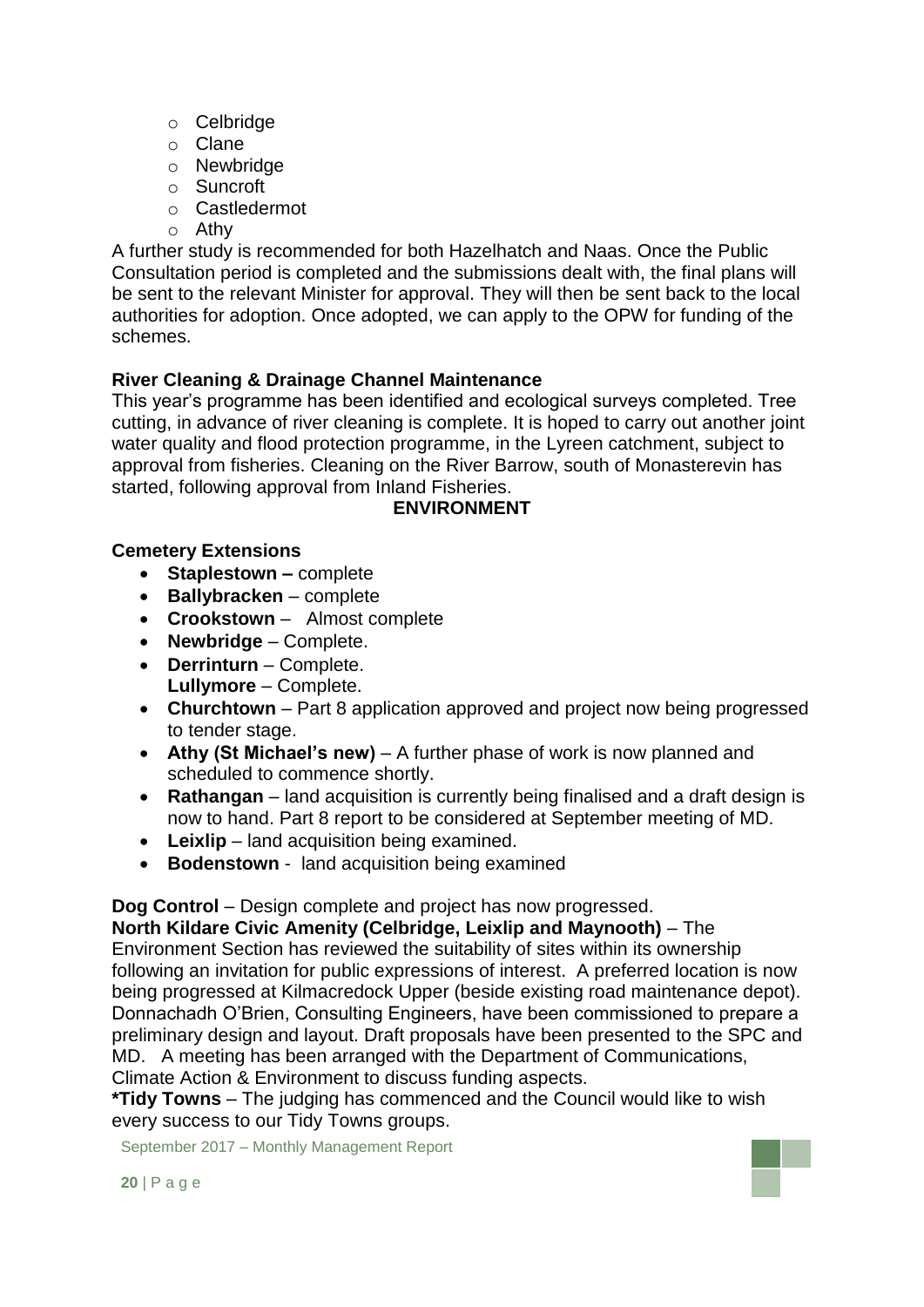**Irish Business Against Litter –** The commissioning of the sculpture (to the value of €40k) is being co-ordinated by the Council's Arts Service.

In the latest results from IBAL there was excellent results for Leixlip with nine out of the ten sites surveyed getting the top litter grade. The particularly good sites included the Rye River Project – this is a lovely riverside environment, with a relatively new addition of a 1916 Memorial. The Main Street was in excellent order with many traditional shop fronts. The residential area of Oaklawns West scored well. It was noted that Lidl was in much better shape than previous IBAL Litter surveys.

And Kildare: 9 out of 40 towns / cities surveyed. Clean to European Norms.

Another fine showing by last year's winning town, tarnished slightly by one heavily littered site.

All roads leading into Kildare got the top litter grade and this high standard was sustained for the majority of the sites surveyed within the town. Market Square, at the centre of the town, is very much a feature of Kildare – it presents very well for anybody visiting the Tourist Office in the Square. Other top ranking sites included St. Brigid's Cathedral and Round Tower (an excellent site) and St. Brigid's Primary School. By far the most seriously littered site was the Recycle Facility at Tesco where the contents of black sacks were ripped open and strewn about, as well as lots of discarded cardboard boxes. Some of the recycle units were full / overflowing.

**Kerdiffstown** – Kildare County Council formally accepted responsibility for the management and remediation of the site on the 5 June, 2015. The formal planning application with an Environmental Impact Assessment Report and draft CPO has been lodged with An Bord Pleanála.

**Energy Management and Climate Change**The Energy Management Team continues to progress a range of initiatives. All in all, the Council has reduced its energy consumption by 14% since 2009. The remit of the team has now been widened to include Climate Change Adaptation and the data gathering phase is now well advanced. The Climate Adaptation Plan is now being progressed by the team, with input from the SPC. Steps 2 and 6 are largely complete. Kildare County Council has applied to become the lead local authority in the East / Midlands Region for Climate Change purposes.

#### **Athy MD Initiatives**

- Subject to formalities, agreement has been reached with KWETB regarding a proposal to converting part of the building (formerly VTOS) to an apprentice training centre. Design and tender documents have since been prepared. It is expected that the KWETB will secure funding in order that the project can proceed. In the interim, the model school has been transferred to public ownership. The Council has now progressed the project to tender stage.
- Works are ongoing at the new Branch Library and are progressing well.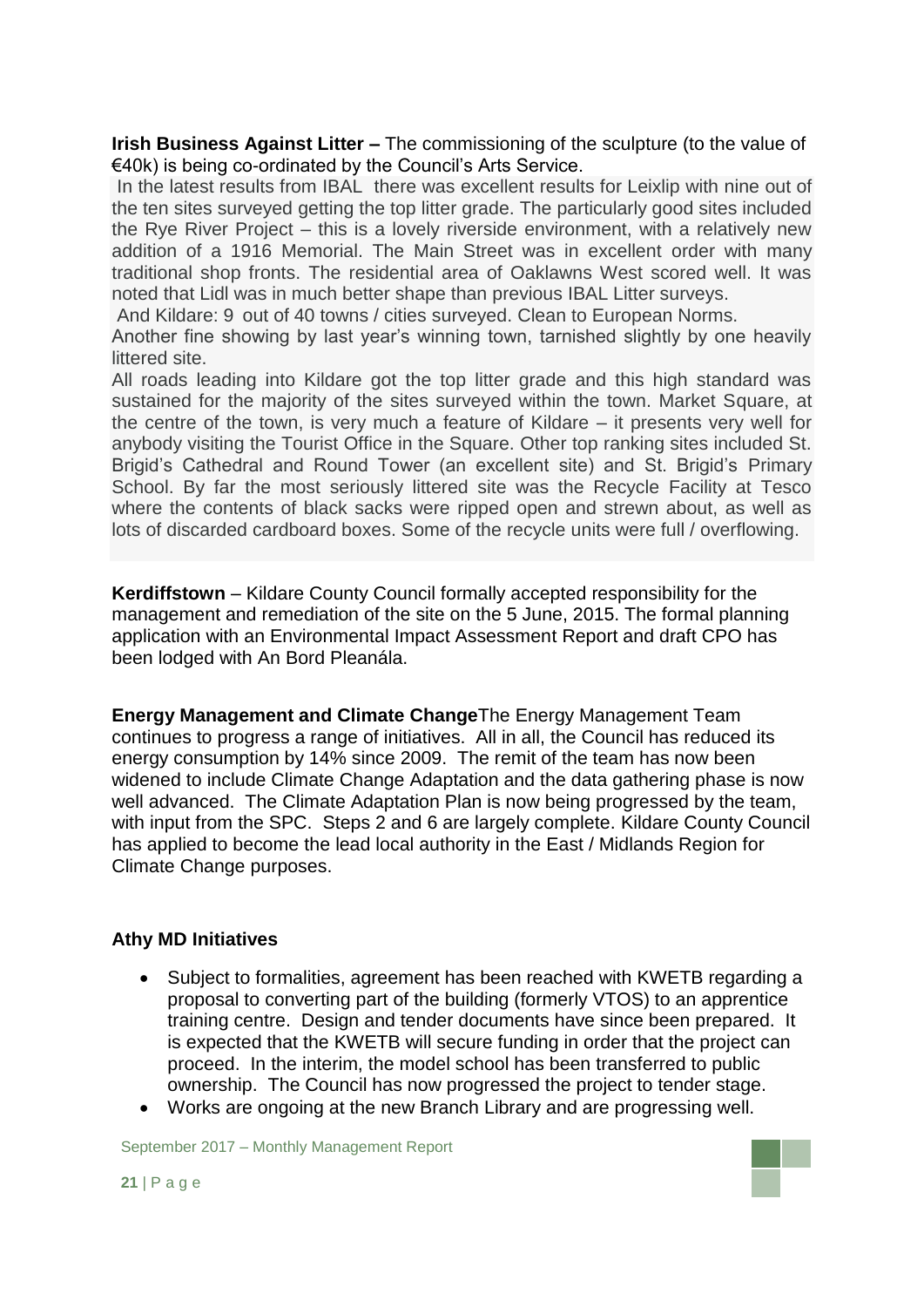- A public realm strategy has been agreed by the MD members. Projects have also been prioritised.
- Arrangements are being made for a formal opening of the new centre for water-based activity.
- A review of the delivery structures of the regeneration strategy is ongoing.

**Emily Square Up-grade** – The Appropriate Assessment screening has recommended a Phase 2 assessment. This will commence shortly.

# **Roads, Transportation and Public Safety**

### **Local Infrastructure Housing Activation Fund (LIHAF)**

The formal announcement in regard to LIHAF funding has been made. Kildare County Council has received approval for €21.4 million for three projects: Naas Inner Relief Road, Maynooth Eastern Relief Road and Sallins Community Amenity project. The projects will now move toward the procurement of services and initial planning. The Kildare County Council (KCC) Steering Group consisting representatives from all the relevant service areas in KCC has now been formed and has commenced its work on progressing the Naas and Maynooth projects.

It is expected that following the normal procurement process consultants for the Naas and Maynooth projects will be in place by October.

#### **M7 Naas to Newbridge Bypass Upgrade, M7 Osberstown Interchange and R407 Sallins Bypass**

As Members are aware the M7 Naas to Newbridge Bypass Upgrade and R407 Sallins Bypass projects have been included in the Department of Expenditure and Public Reform Programme entitled "Building on Recovery - Infrastructure and Capital Investment 2016-2021". The Department of Transport Tourism and Sport (DTTaS) have agreed that both projects are to form one contract.

Contract documents were issued in December 2016 to the shortlisted five prequalified contractors and the closing date for receipt of tenders was 29 May and extended to 8 June. Tenders were received on 8 June and opened on 9 June 2017. The assessment process is nearing completion and the main works contract is expected to be awarded within Q3 subject to approval from both funding agencies, DTTaS and Transport Infrastructure Ireland (TII). The construction contract duration is approximately 24 to 30 months.

Notices to Treat for the M7 Naas to Newbridge Bypass Upgrade, the M7 Osberstown Interchange and R407 Sallins Bypass were issued in December 2015. Land negotiations are continuing. Notices to Enter to take possession of all lands have been issued.

Advanced works/testing in preparation for the main contract are all complete. This includes landowner accommodation works, archaeological testing and resolution, ground investigation and the M7 hard shoulder strengthening.

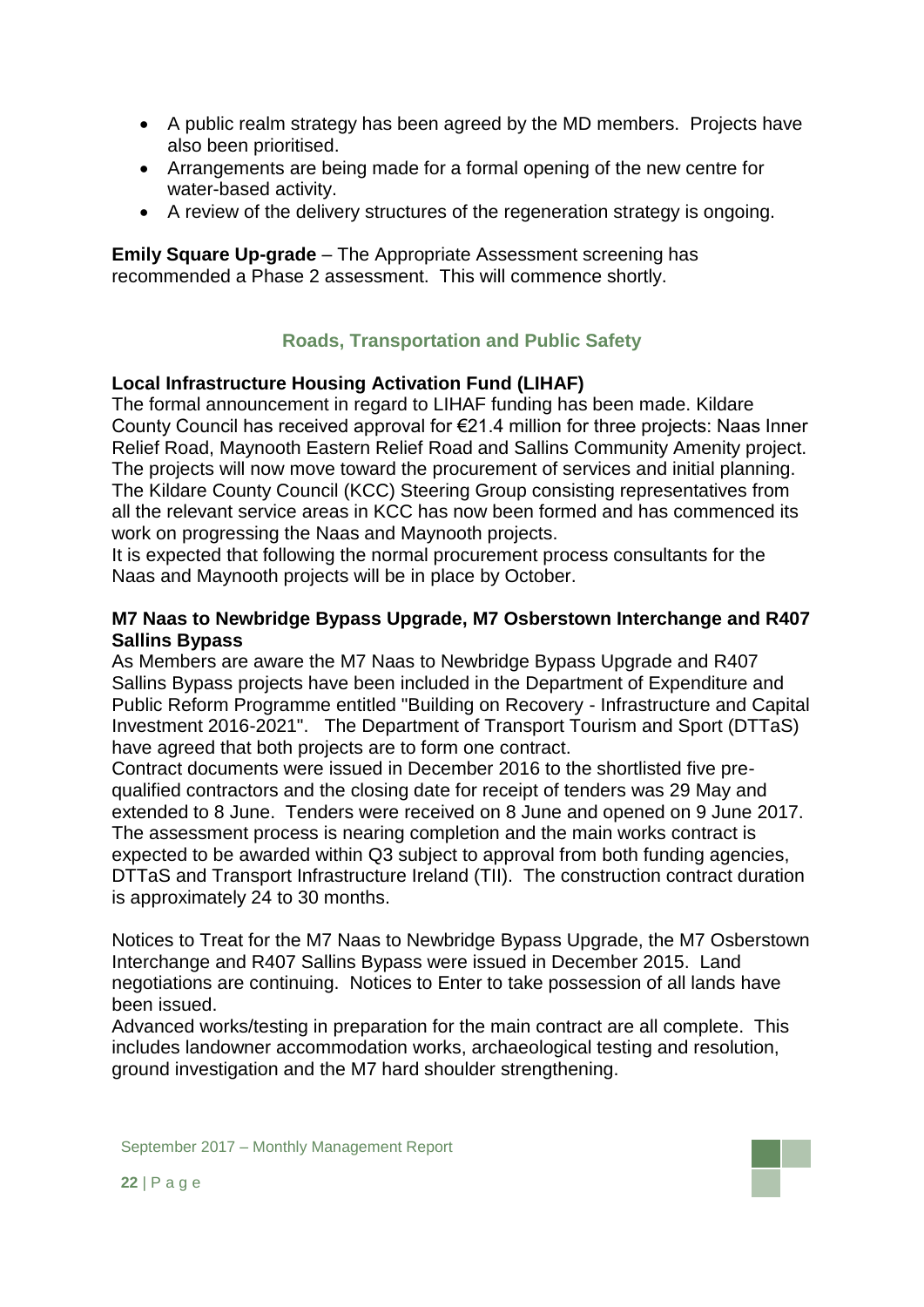The Sallins Railway Underbridge contract has now been awarded by Irish Rail and works have commenced. Subject to favourable weather conditions the bridge installation will take place over the Easter Weekend 2018.

#### **County Speed Limit Review**

The Roads, Transportation and Public Safety Department are currently carrying out the County Speed Limit Review. A database of representations and submissions received since the last County Speed Limit Review in 2010 has been set up and is currently being assessed. The next stage of the process involves notifying elected members, An Garda Síochána and adjoining Local Authorities about the review and to invite submissions. These submissions will be reviewed and proposed amendments will then be placed on the agenda for each MD meeting for approval.

### **Second Crossing of the River Liffey in Celbridge**

Following discussions between the Department of Transport Tourism and Sport and the Roads Department in KCC in regard to the future delivery of a second river crossing in Celbridge, KCC will now commence the procedure to prepare a Multi-Criteria Analysis. This analysis represents the first stage of the Department's Common Appraisal Framework for Transport Projects and Programmes and in effect takes the form of a Business Case which outlines objectives, scope, feasibility, options appraisal, planning and design, evaluation plan and recommendations. Once prepared the Multi-Criteria Analysis will be submitted to the DTTaS who in turn will consider whether or not the proposal will be submitted to the Department of Public Expenditure and Reform for consideration.

### **Naas & Sallins Parking Bye-Laws**

These Bye Laws received the approval of the Naas MD members on 18 July. The resultant necessary changes in regard to signage, lining, etc. are now out to tender. It is expected that these works will be carried out prior to the end of 2017. This tender will also include a full project encompassing removal of obsolete signage

around Naas and modernisation of existing signage.

One of the main changes resulting from the approval of the Naas Bye Laws is the reintroduction of charging for parking on Saturdays.

Naas and Sallins Parking Bye-Laws commencement date is 2 October 2017.

#### **Proposed Parking Bye-Laws for Clane & Castledermot**

Clane and Castledermot draft Parking Bye-Laws were on public display with a closing date for submissions being 12 noon on 28 July.

The resultant draft submission reports are now completed and will be brought before the Municipal District Members in an "in committee" meeting in September.

#### **Proposed Parking Bye-Laws for Kilcock**

Kilcock Draft Parking Bye-Laws have been put back on public display with the inclusion of Pay and Display Park and Ride Car Park facility on Harbour Street, Kilcock. The display period is from 21 August to 25 September followed by a Representation Period from 26 September to 17 October.

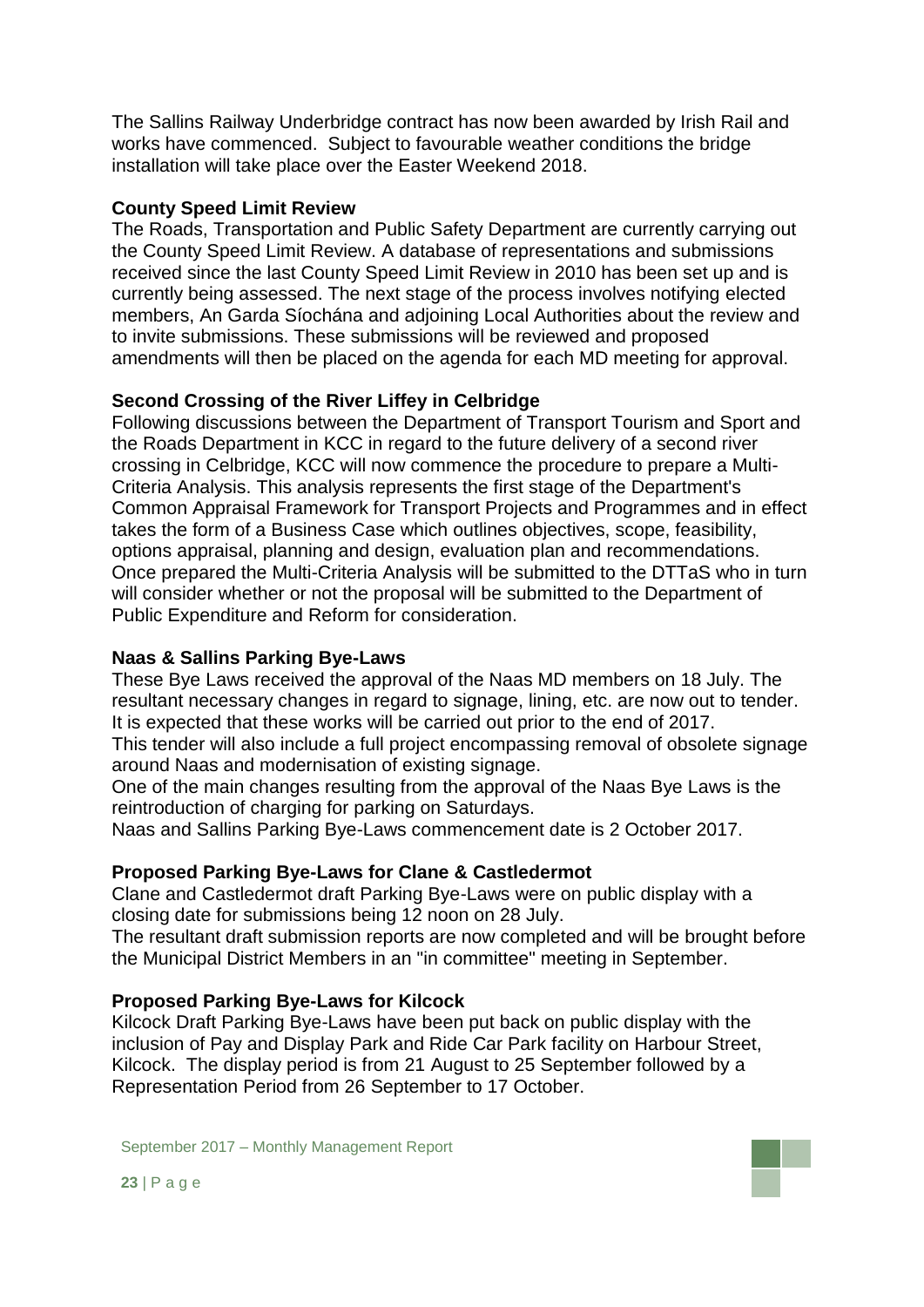### **Proposed Appointed Stands (Taxi) Bye-Laws**

Draft Appointed Stands (Taxi) Bye-Laws for Maynooth, Celbridge, Naas and Kilcock were on public display, with the closing date for submissions being 12 noon on 28 July.

A summary report of the submissions received is currently being prepared and will be circulated to the Municipal District Members for consideration at the October meetings.

### **Maynooth Northern Outer Orbital Route**

Rathoath MD members approved the Part 8 for the section of the Outer Orbital Route which connects the Moyglare Road with the Dunboyne Road in Maynooth. The Developer that has proposed to construct this section of the MOOR is now awaiting the outcome of discussions with Irish Water in regard to Water and Waste Water capacity issues. Discussions were held with senior management from Irish Water and consequently Irish Water has engaged consultants who are currently investigating short term and long term solutions for improving the Foul Sewer network capacity across North Kildare.

### **Athy Distributor Route**

The An Bord Pleanála hearing has taken place. A decision can be expected in early October.

### **Replacement of the Machinery Yard**

The KCC Machinery Yard and Stores is currently located in Newbridge. It is proposed to relocate the machinery Yard and maximise the use of the existing site in Newbridge. The design services contract commenced in early April. Our aim is to commence statutory procedures in Q2, 2018

#### **Newbridge and Kildare Sustainable Projects**

The Kildare Newbridge MD members have been advised that the NTA will not fund a Traffic Management Study for Kildare town.

Discussions are ongoing with the NTA in regard to agreeing funding and the scoping/project brief for Newbridge.

### **NTA GDA Cycle Network Design (Naas)**

Three schemes are being progressed to Public Consultation Stage and this work is funded by the NTA. The routes are:

- Naas to Kill:
- Kilcullen Road, Naas Part 8 approved at Naas MD meeting held 18 July
- Greenway from Newbridge Road (Naas) to Sallins train station along the route of the canal

The Part 8 process for the Naas to Kill cycleway is planned to commence on 3 October 2017.

The Greenway from Newbridge Road (Naas) to Sallins train station is planned to go to Part 8 in November/December 2017.

### **Kildare – Newbridge MD Area Surface Dressing Works**

September 2017 – Monthly Management Report

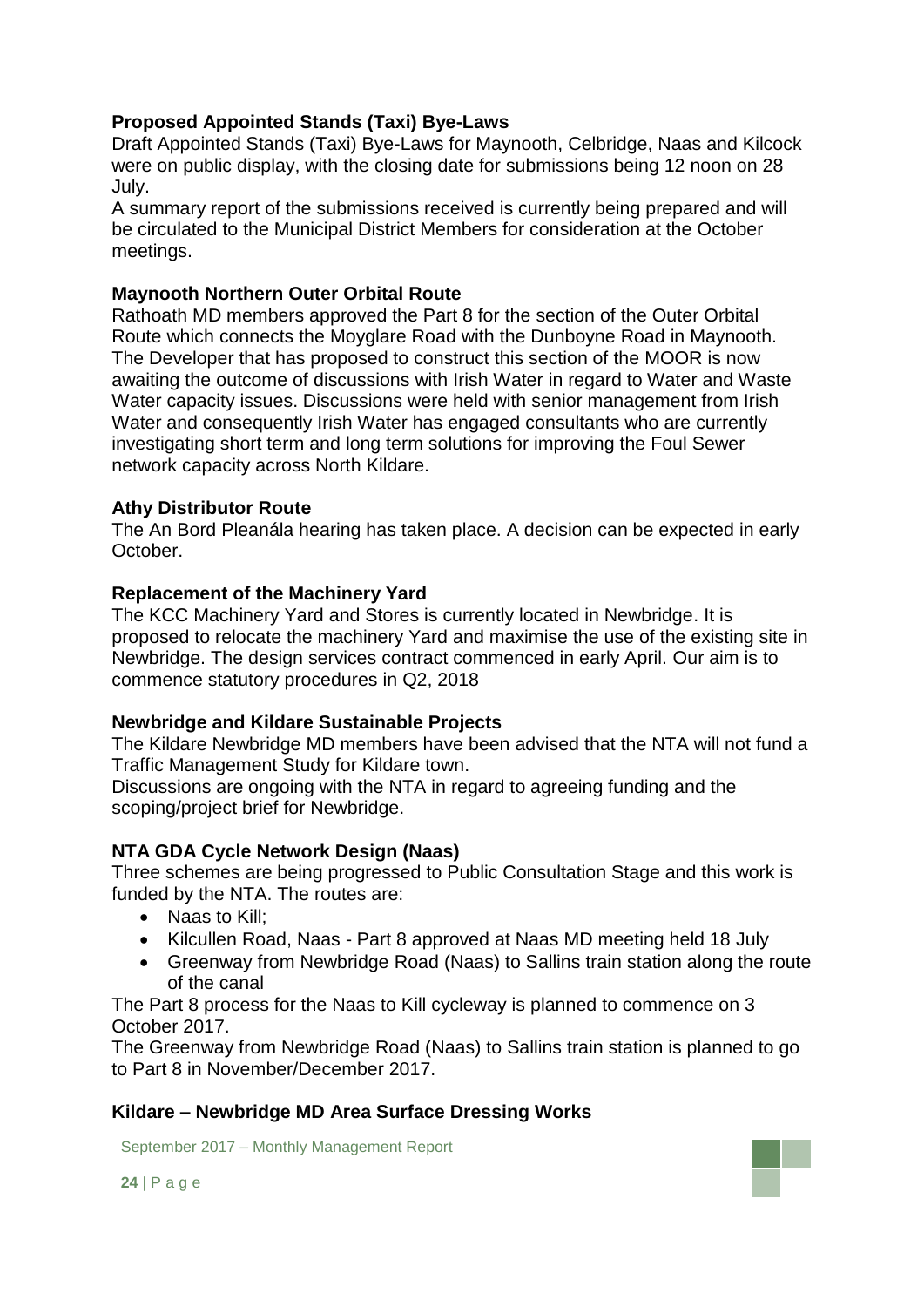- 1. Scarletstown, Newbridge (R416 approx. 1670m)
- 2. Baronstown, Milltown (R415 approx. 1500m)
- 3. Kilmeague (LS7081-1 approx.1420m)
- 4. Allenwood (L7034 approx. 470m)

The second phase of surface dressing work in the Kildare-Newbridge MD Area at the above locations has been completed.

### **Kildare-Newbridge MD Road Improvement Works 2017**

### **L7041 Barrettstown Road and L7045 Sexes Road**

Road improvement works to sections of the Barrettstown Road (Newbridge College Roundabout to College Grove) and Sexes Road (Mount Carmel to Newbridge College Roundabout) in Newbridge are nearing completion.

#### **L7026 Maddenstown**

A tender is currently being prepared for the above scheme and it is expected that works will commence by early October.

### **L2028 Great Connell**

A tender is currently being prepared for the above scheme and it is expected that works will commence by early October.

### **Kildare-Newbridge MD Footpath Improvement Works 2017**

The Kildare-Newbridge MD will commence the development of footpath schemes within the Kildare-Newbridge MD for 2017 under the LPT/Pay Parking schemes in Q4 2017.

#### **Naas MD Drainage works 2017**

The Naas MD has awarded a tender for minor improvement works to the drainage system at the following location within the Naas MD:

L2007 – Ballyhays, Straffan – (Complete)

### **Naas MD Road Improvement Works 2017 (Package 1-FRAMEWORK)**

The Naas MD included the following project in the Multiparty Framework Agreement for Road Resurfacing and Associated Minor Works for Kildare County Council. The project is at construction stage:

• L2004 – Castlekeely – (At Construction stage)

September 2017 – Monthly Management Report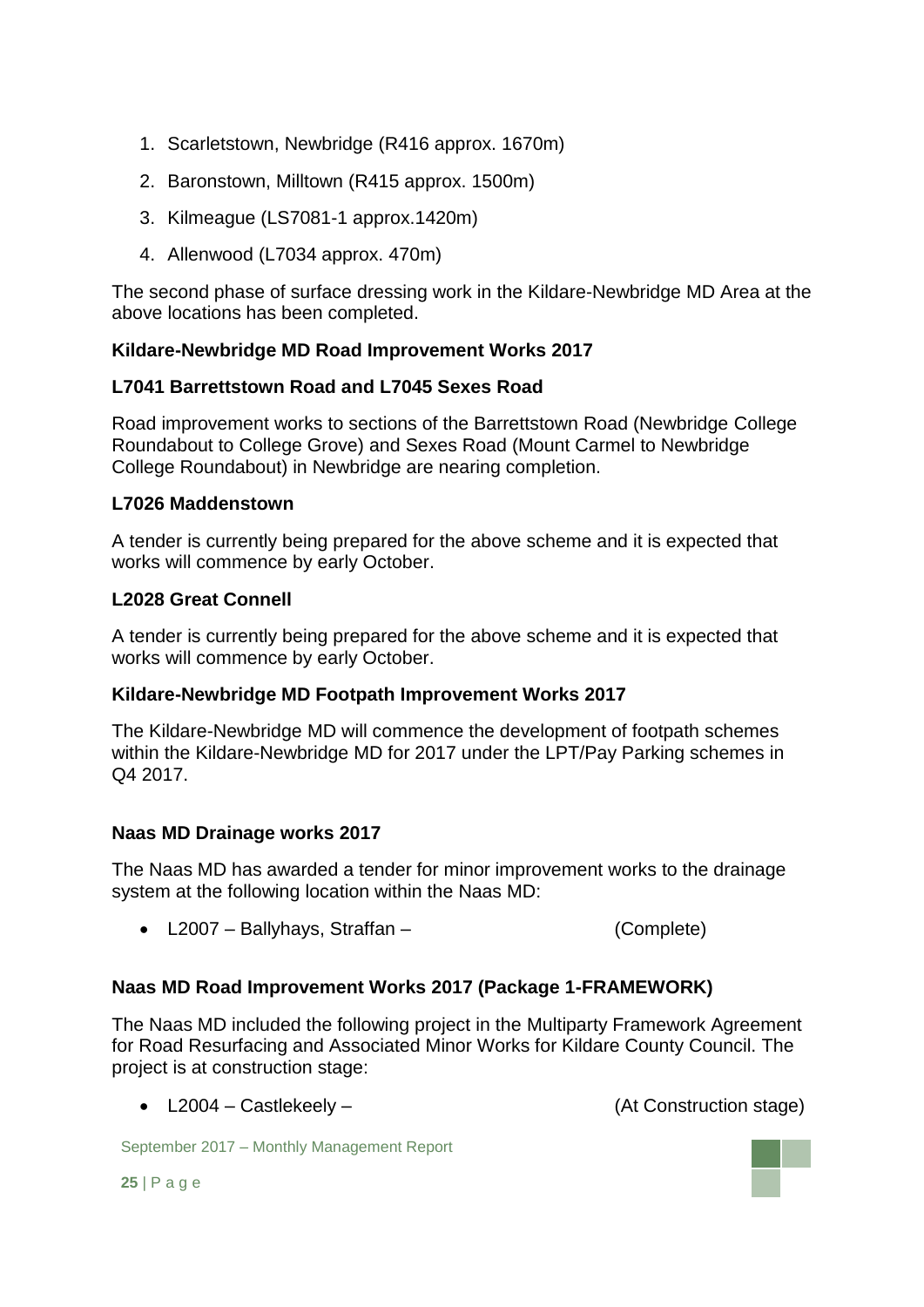### **Naas MD Road Improvement Works 2017 (Package 2)**

The Naas MD has awarded the second package of road surfacing projects for 2017:

| • $R410 - Blessington Road, Naas -$               | (Complete) |
|---------------------------------------------------|------------|
| • $L6012 - Sherlockstown (LPT) -$                 | (Complete) |
| • $L6038 - Crab Road (LPT) -$                     | (Complete) |
| • L6073 – Harristown Common (LPT) –               | (Complete) |
| $\bullet$ L6044 - Mullacash -                     | (Complete) |
| • L2002 – Bodenstown Cross to Millicent Bridge –  | (Complete) |
| • $L2991$ – Morrell Avenue (Ramp) –               | (Complete) |
| $\sim$ LCOE4 Truce Bood (Borratotown Comp to BME) | (nomplot)  |

L6054 – Truce Road (Barretstown Camp to BME) – (Complete)

### **Naas MD Road Improvement Works 2017 (Package 3)**

The Naas MD has awarded the third package of road surfacing projects for 2017:

• R448 – Kilcullen Road (Whitehall to Hacklow X) L2030 – Victoria Bridge (Complete) • L2021 – Rathmore to Eadestown (Section) (At Construction stage) L6030 – Punchestown Upper,Kilteel (LPT) (At Construction stage)

### **Naas MD Surface Dressing 2017**

Surface dressing works have been completed within the Naas MD. Locations include sections of the R448 (Kilcullen Rd), R412 (Dunlavin Rd), L2025 (Ballymore Eustace to N81) and local road sections within the District.

### **Naas MD Footpath Improvement Works 2017**

The Naas MD are at tender stage with the development of footpath schemes within the Naas MD for 2017. These works include the LPT funded schemes for 2017.

#### **Naas MD Drainage works 2017**

The Naas MD has awarded a tender for minor improvement works to the drainage system at the following location within the Naas MD:

L2007 – Ballyhays, Straffan – (Complete)

### **Naas MD Road Improvement Works 2017 (Package 1-FRAMEWORK)**

The Naas MD included the following project in the Multiparty Framework Agreement for Road Resurfacing and Associated Minor Works for Kildare County Council. The project is at construction stage:

L2004 – Castlekeely – (At Construction stage)

### **Naas MD Road Improvement Works 2017 (Package 2)**

September 2017 – Monthly Management Report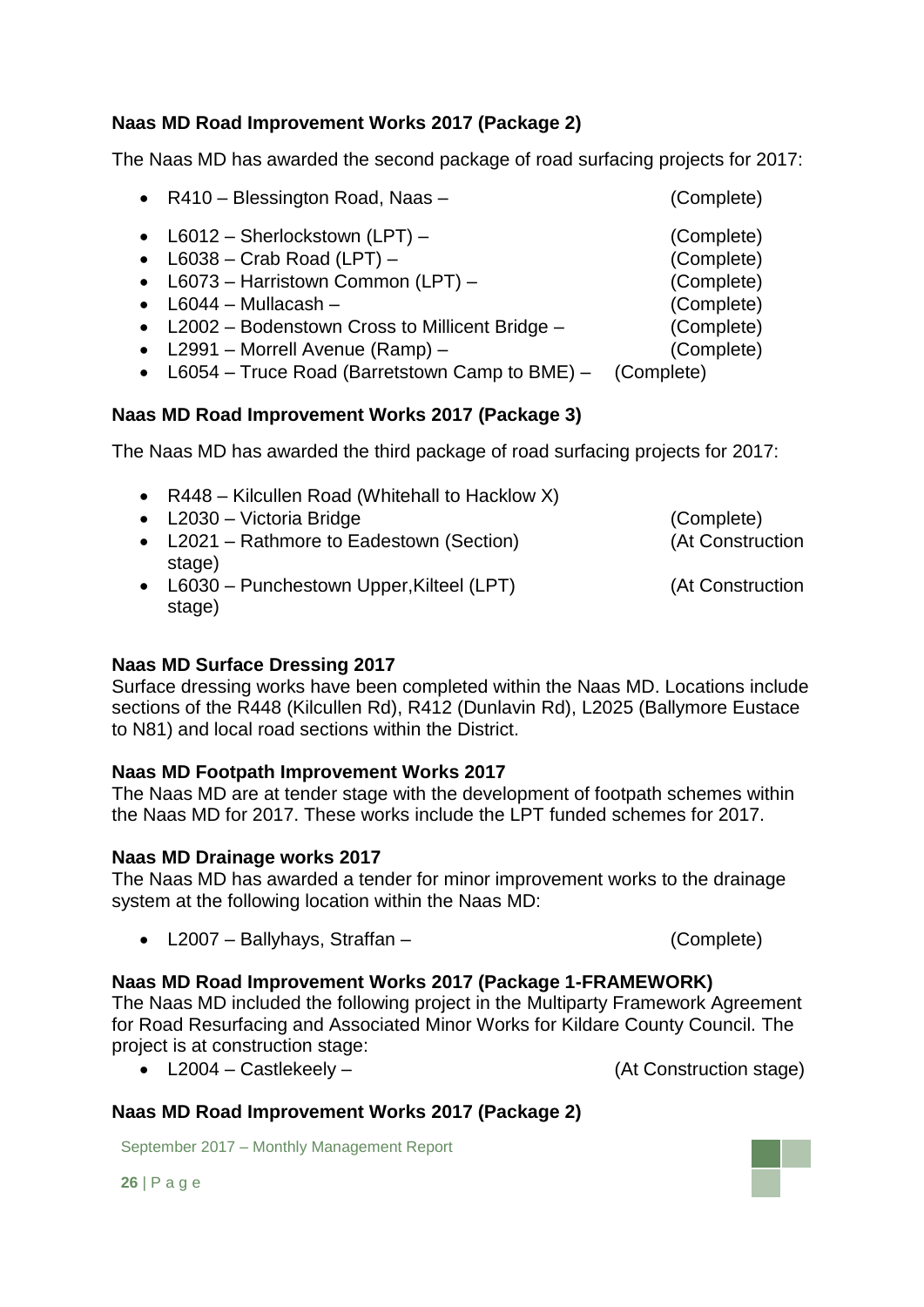The Naas MD has awarded the second package of road surfacing projects for 2017 and the works are at construction stage:

- R410 Blessington Road, Naas (At construction stage)
- L6012 Sherlockstown (LPT) (Complete)
- L6038 Crab Road (LPT) (Complete)
- L6073 Harristown Common (LPT) (Complete)
- L6044 Mullacash (Complete)
- L2002 Bodenstown Cross to Millicent Bridge (Complete)
- L2991 Morrell Avenue (Ramp) (Complete)
- L6054 Truce Road (Barretstown Camp to BME) (At construction stage)

### **Naas MD Road Improvement Works 2017 (Package 3)**

The Naas MD is in the process of awarding the third package of road surfacing projects for 2017 and the works are to commence construction stage in the coming weeks:

- R448 Kilcullen Road (Whitehall to Hacklow X)
- L2030 Victoria Bridge
- L2021 Rathmore to Eadestown (Section)
- L6030 Punchestown Upper,Kilteel (LPT)

### **Naas MD Surface Dressing 2017**

Surface dressing operations continue within the Naas MD and include sections of the R448 (Kilcullen Rd), R412 (Dunlavin Rd), L2025 (Ballymore Eustace to N81) and local road sections within the District.

#### **Naas MD Footpath Improvement Works 2017**

The Naas MD will commence the development of footpath schemes within the Naas MD for 2017 including the LPT funded schemes in Q3 2017.

#### **Dublin Road Corridor/Poplar Square, Naas**

The Council has appointed the consultant for the detailed design and contract documentation preparation phase of this project. A project execution plan was submitted to the NTA for discussion.

The NTA has advised KCC that funding for projects in Kildare will have to be managed in accordance with limited resources at their disposal during 2018 and 2019. As a result the work on this project will have to be managed in accordance with the availability of funding.

Kildare Co. Co. expect to be in a position to seek NTA approval for the first contract in Q4, 2017.

#### **Maynooth MD Road Improvement Works 2017**

The first works package of roadworks is 1 to 4 are complete and the tenders for the last package (Butterstream, Clane and Prosperous Main Street) have just been returned, and are awaiting Directors Order Approval.

- 
- 
-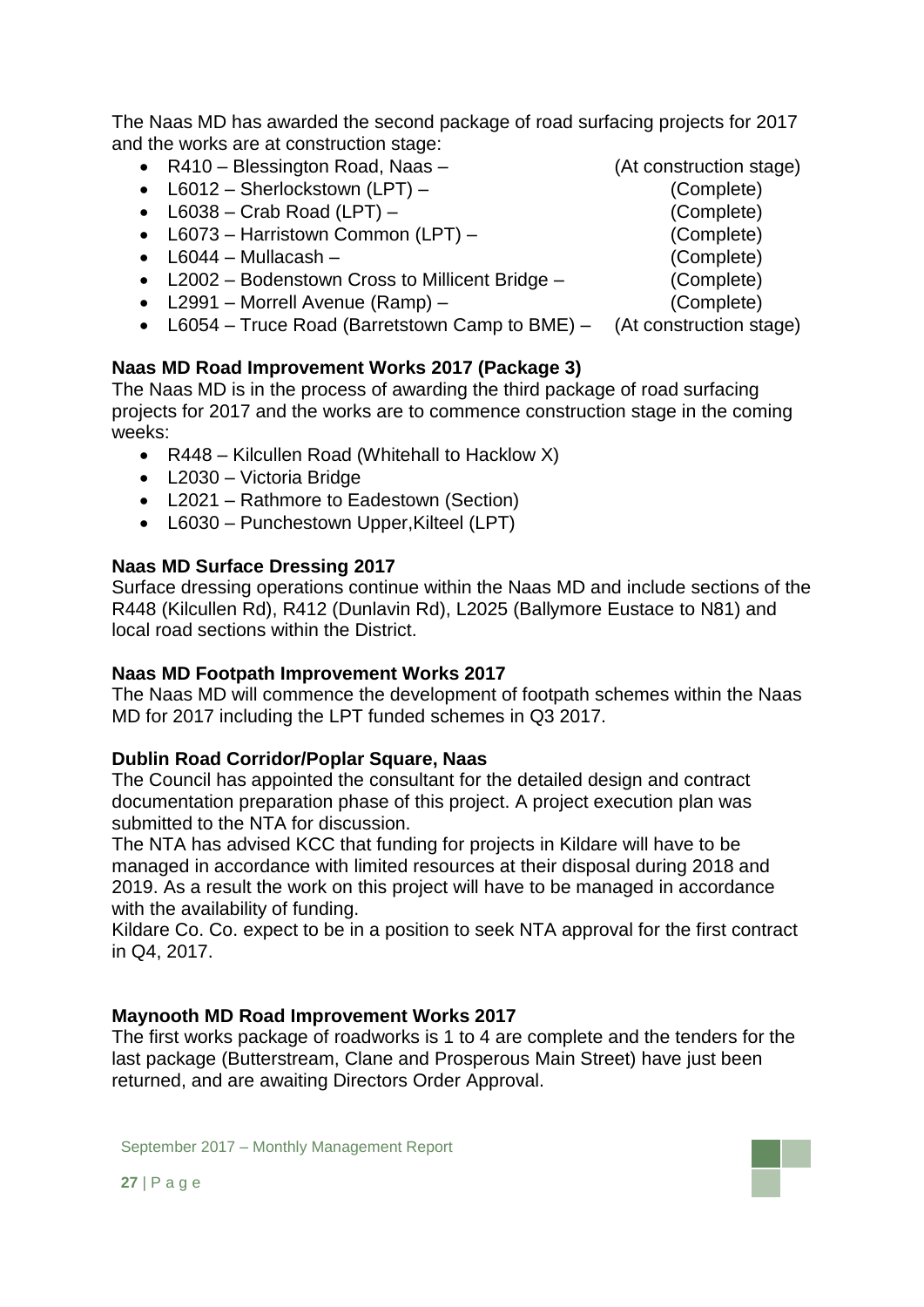A package of road Improvement works in Timahoe Derryvarogue, that were part funded by the development Levies from the Brady Ham facility development project have just been completed.

#### **Royal Canal Greenway between Maynooth and Dublin County Boundary**

Atkins have commenced the detailed design of this section of Greenway and will be submitting the preliminary design package before year end. Topographical surveys, tree surveys and Ground investigations are also under way.

This scheme will consist of the construction of a cycleway and pedestrian facility along the canal tow path. The scheme is 8.4km in length and will consist of a 2.5 to 3m wide shared walking and cycling facility.

The NTA has advised KCC that funding for projects in Kildare will have to be managed in accordance with limited resources at their disposal during 2018 and 2019. As a result the work on this project will have to be managed in accordance with the availability of funding.

#### **Royal Canal Greenway - Maynooth to "The West"**

The DTTaS smart travel group has confirmed that funding has been approved for an amount of €2.11m for this project in 2017 and €1.75m in 2018.

On the 11 September, Contractors (KNG) commenced the construction of the Greenway from Chambers Bridge (2km west of Kilcock) to Maynooth Harbour. The estimated completion date for this work is the 15 December.

WI have commenced construction of the section of the Greenway from Spin bridge (1km north of Kilcock) to Fernslock on the Meath county boundary and from the county boundary west of Enfield as far as Moyvalley. By early 2018, the Greenway will be complete from Maynooth to Athlone except for two separate problematical sections (Cloncurry and Moyvalley bridge).

A new Part Viii is required for the Cloncurry section and this will commence in October this year. A legal agreement is required with CIE/Iarnród Eireann before the Moyvalley bridge section can be progressed.

#### **North South Corridor - Maynooth - Phase 4**

The scheme design for Phase 4 of the north south corridor was passed by the NTA on the 30 August and the Contract went to tender on the 8 September with a potential construction start date on site of the 11 October. At this stage, we would estimate a scheme completion date in February/March 2018.

The design for Phase 6 of this scheme (Moyglare road) has also commenced. The NTA has advised KCC that funding for projects in Kildare will have to be managed in accordance with limited resources at their disposal during 2018 and 2019. As a result the work on this project will have to be managed in accordance with the availability of funding.

#### **Fire Service**

September 2017 – Monthly Management Report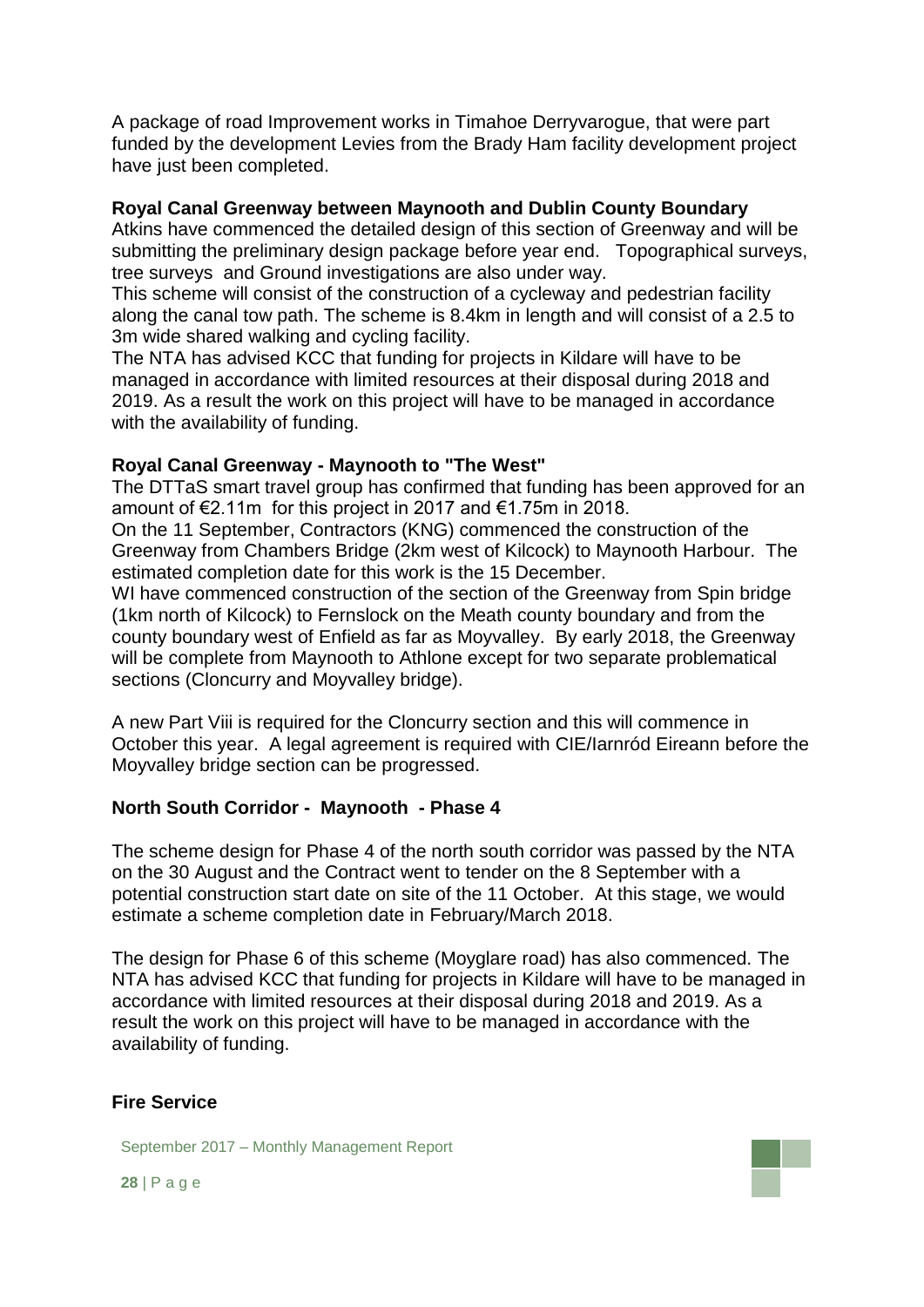| <b>Operational Calls</b> |                         |                 |  |  |
|--------------------------|-------------------------|-----------------|--|--|
| <b>Station</b>           | <b>Total Calls 2016</b> | To date in 2017 |  |  |
| Newbridge                | 446                     | 266             |  |  |
| <b>Naas</b>              | 484                     | 273             |  |  |
| Athy                     | 262                     | 163             |  |  |
| Maynooth                 | 319                     | 156             |  |  |
| Monasterevin             | 190                     | 95              |  |  |
| Leixlip                  | 235                     | 115             |  |  |
| <b>TOTAL</b>             | 1936                    | 1071            |  |  |

# **Incident Statistics for Kildare Fire Service**

| <b>Operational Calls 2017</b> |     |     |              |              |            |      |
|-------------------------------|-----|-----|--------------|--------------|------------|------|
| <b>Station</b>                | Jan | Feb | <b>March</b> | <b>April</b> | <b>May</b> | June |
| Newbridge                     | 35  | 33  | 23           | 48           | 41         | 25   |
| <b>Naas</b>                   | 39  | 29  | 32           | 46           | 34         | 26   |
| Athy                          | 25  | 20  | 20           | 23           | 18         | 20   |
| Maynooth                      | 30  | 16  | 18           | 25           | 22         | 12   |
| Monasterevin                  | 12  | 18  | 9            | 17           | 12         | 9    |
| Leixlip                       | 17  | 8   | 17           | 16           | 15         | 12   |
| <b>TOTAL</b>                  | 158 | 124 | 119          | 175          | 142        | 104  |

| <b>Operational Calls 2017</b> |      |     |             |     |            |            |
|-------------------------------|------|-----|-------------|-----|------------|------------|
| <b>Station</b>                | July | Aug | <b>Sept</b> | Oct | <b>Nov</b> | <b>Dec</b> |
| Newbridge                     | 25   | 38  |             |     |            |            |
| <b>Naas</b>                   | 36   | 31  |             |     |            |            |
| Athy                          | 15   | 22  |             |     |            |            |
| Maynooth                      | 19   | 14  |             |     |            |            |
| Monasterevin                  |      | 11  |             |     |            |            |
| Leixlip                       | 13   | 18  |             |     |            |            |
| <b>TOTAL</b>                  | 115  | 134 |             |     |            |            |

### **Fire Safety**

|      | <b>No. Inspections</b> | <b>No. Premises Inspected</b> |
|------|------------------------|-------------------------------|
| 2016 | 127                    | 107                           |
| 2017 | 74                     | $\overline{\phantom{a}}$      |

|      | <b>No. Fire Safety Complaints</b> |
|------|-----------------------------------|
| 2016 | 19                                |
| 2017 | 14                                |

# **No. Fire Safety Certificates**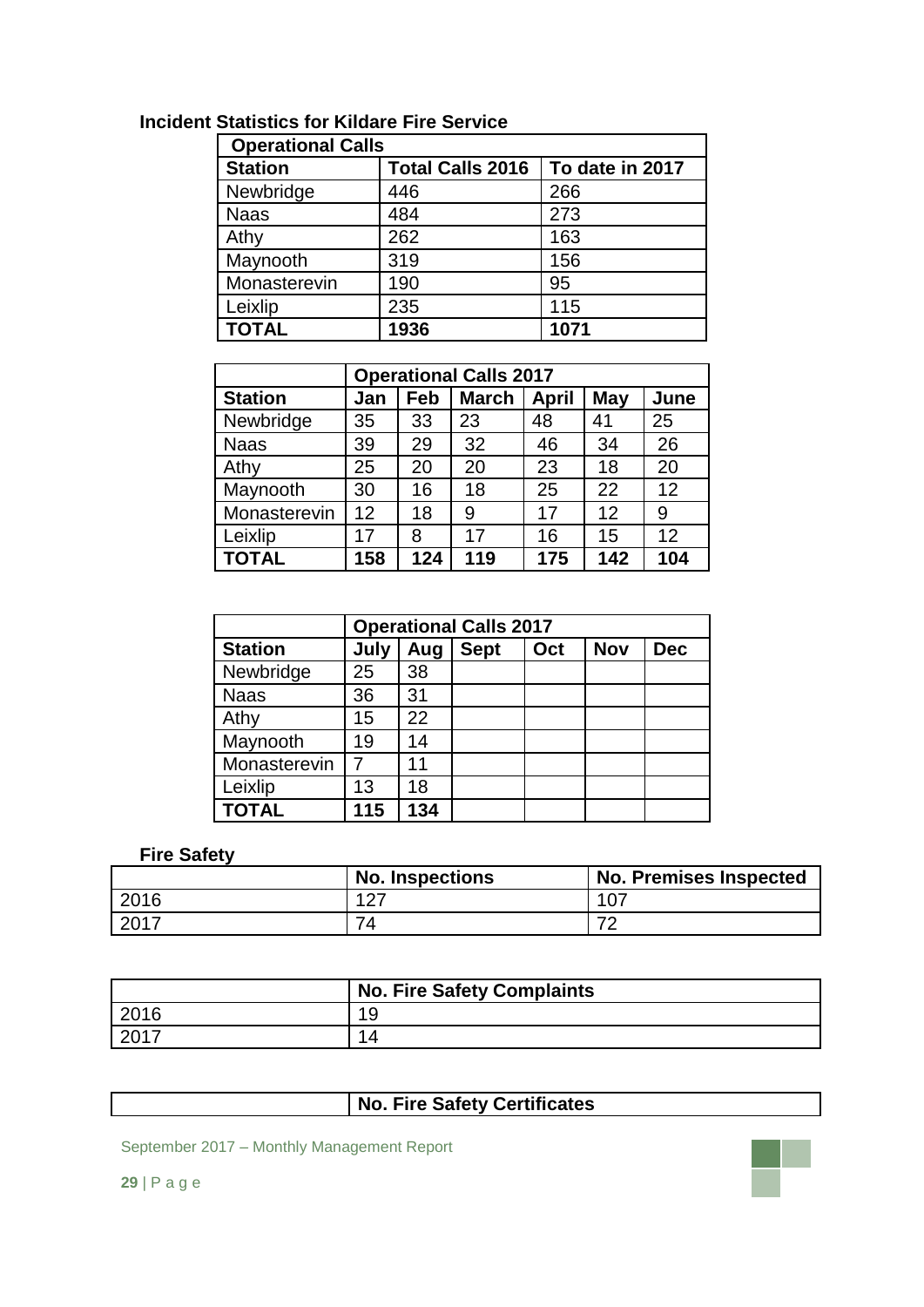| 2016  | 154 |
|-------|-----|
| 12017 | 105 |

|         | <b>No. Planning File Comments</b> |
|---------|-----------------------------------|
| 2016    | 432                               |
| $-2017$ | ن ، ن                             |

#### **Civil Defence**

Kildare Civil Defence provided assistance at the following events during July and August.

- Assisting Gardai at all Curragh Race events
- Provided First Aid Cover from Limerick to Leixlip Leap on your Bike Charity Event
- Attended the Emergency Services Day Barrettstown Gang Camp
- Attended the Celbridge Street Festival
- Provided cover at the Dawn Walk and Concert in Kilcullen
- Provided First Aid Cover at the Martin Earley Tour of Kildare
- Provided Boat Cover for the Barrow Splash event in Athy
- Provided Boat Cover for Biodiversity Walk in Athy
- Provided cover at the Mac Norman Charity Event
- Provided cover at the Family Picnic Day in Punchestown

### **Economic, Community and Cultural Development Parks**

#### **National Play Day**

Play Day takes place on Saturday 23 September from 12.00-5.00pm. This year the theme for the day was Fun and Active Play. To celebrate this theme the day had taster sessions from the GAA, FAI, IRFU and Cricket Ireland. In addition to this event the day also had 25 events both indoors and outdoors which included Stage acts, drumming workshop, magic show, fairy doors, workshops , recycling workshop and reptile display. The event also saw the launch of a toolkit for children with disabilities and the staging of a sensory space for kids with disabilities to participate in the day.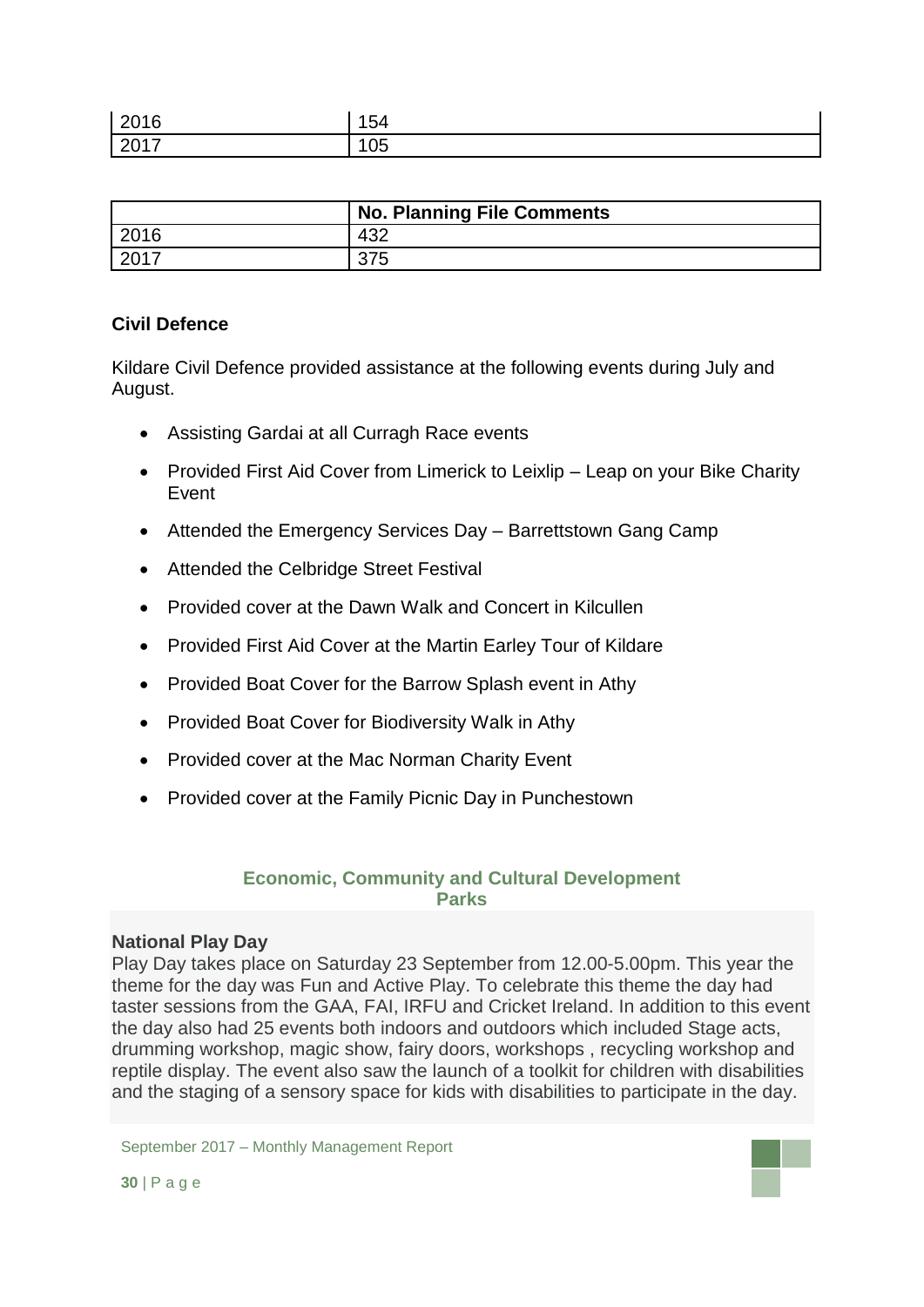### **Green Flag**

The Mayor Cllr Martin Miley carried out the raising of the green flag for Newbridge Linear Park took place on Saturday 9 September.

The Green Flag Award is recognised internationally as a mark of excellence in the provision of green public open spaces for the enjoyment of all visitors. It is one of 36 parks awarded to Parks in Ireland this year. The award is a recognition of the huge amount of work put into the Park by Newbridge Tidy Towns and the support of this work by Kildare County Council.

| <b>METRICS: Grants</b>                                  | <b>HISTORICAL</b> | <b>TARGETS</b>       | <b>YEAR TO</b><br><b>DATE</b> |
|---------------------------------------------------------|-------------------|----------------------|-------------------------------|
|                                                         | 2016              | 2017                 | 2017                          |
| Grants Approved (number/<br>value) start up & Expansion | 34 (€711,837)     | 35 or Meet<br>Demand | 28 (€668,038)                 |

NB: Ability to meet demand is determined by the amount of funding allocated to the Local Enterprise Office (LEO)

LEO Kildare has requested additional funding for grant aid support .

### TOTAL By MD

|                   | <b>Approved</b> | No of         |               |
|-------------------|-----------------|---------------|---------------|
| Area              | <b>Amount</b>   | <b>Grants</b> | No of clients |
| Athy              | €106,867        | 6             | 5             |
| Maynooth          | €163,877        | 8             | 8             |
| Celbridge/Leixlip | €45,933         | 3             | 3             |
| <b>Naas</b>       | €233,508        | 14            | 12            |
| Kildare/Newbridge | €128,476        | 4             | 3             |
| Total             | €678,661        | 35            | 31            |
|                   |                 |               |               |

|                                | 2016        | 2017    | 2017    |
|--------------------------------|-------------|---------|---------|
| <b>Trading On-line Voucher</b> |             |         |         |
| <b>Scheme</b>                  | 26          | 35      | 26      |
| <b>Export Grants</b>           | New to 2017 | €10,000 | €25,000 |

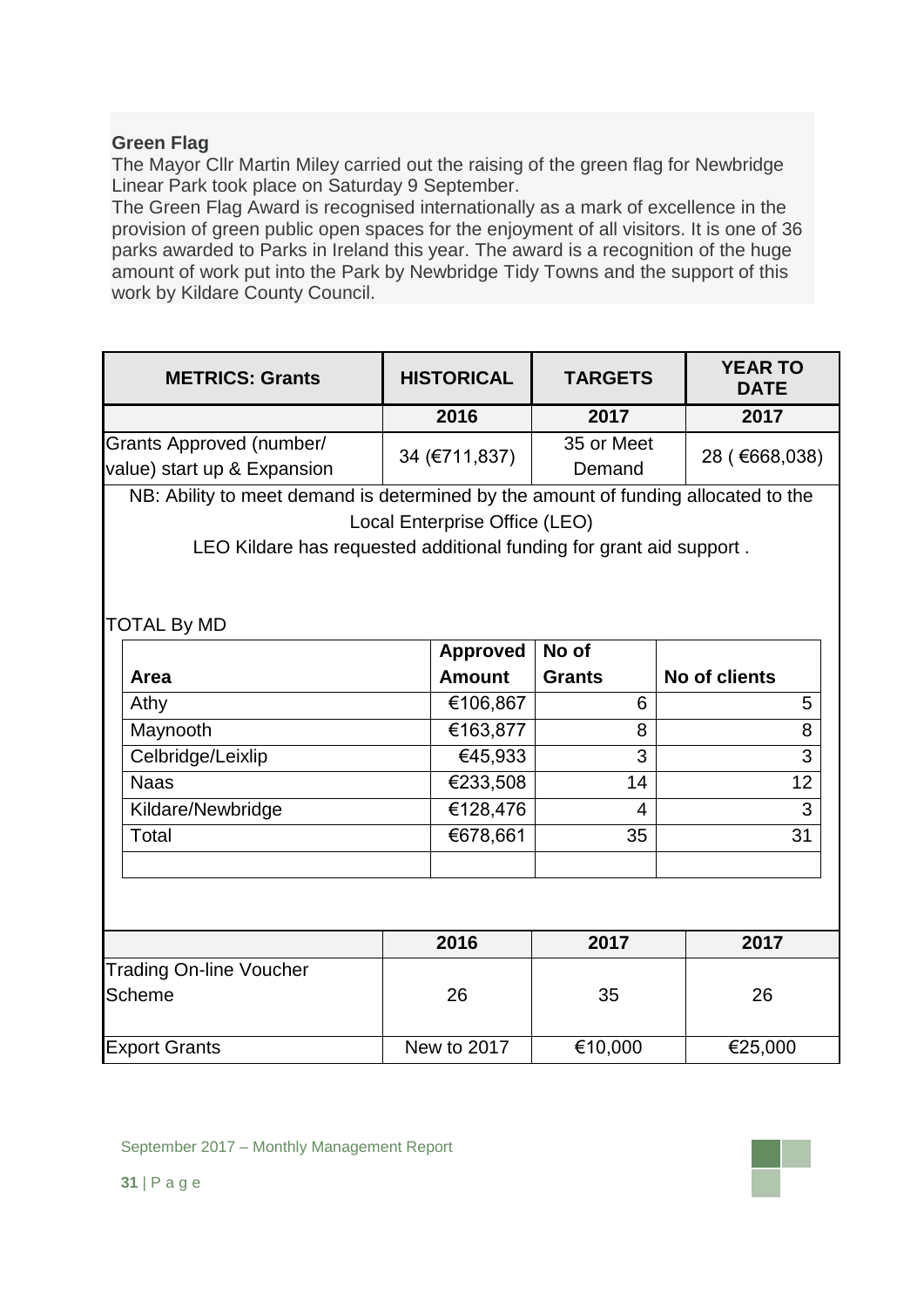**Grant applications :** Our closing dates for start up or business expansion grant Applications for q4 2017 are as follows: Clients should contact the office for assistance in completing the process

|                        | Wednesday, 20 September | 5.00pm |
|------------------------|-------------------------|--------|
| Wednesday, 18 October- |                         | 5.00pm |
|                        | Wednesday, 22 Novembe   | 5.00pm |

| <b>METRICS: Student Enterprise</b><br><b>Programmes</b> | <b>HISTORICAL</b> | <b>TARGETS</b> |                     |
|---------------------------------------------------------|-------------------|----------------|---------------------|
| <b>Academic Year</b>                                    | 2016/2017         | 2016/2017      | <b>Year to Date</b> |
| <b>Secondary Student Participants</b>                   | 1240              | 1326           | 1326                |
| <b>Primary School Student</b><br>Participants           | 382               | 400            | 240                 |

| <b>METRICS: Training/ Capacity</b><br><b>Building</b> | <b>HISTORICAL</b> | <b>TARGETS</b>  | <b>YEAR TO</b><br><b>DATE</b> |  |
|-------------------------------------------------------|-------------------|-----------------|-------------------------------|--|
|                                                       | 2016              | 2017            | 2017                          |  |
|                                                       |                   |                 | 184                           |  |
| <b>Start Your Own Business</b>                        | 91                | 144             | (commencing                   |  |
| Participant numbers                                   |                   |                 | Sept 2017)                    |  |
| <b>Management Development</b>                         | 20                | 20              | 0 (commencing                 |  |
| Programme Participant numbers                         |                   |                 | Oct 2017)                     |  |
| <b>Business Skills Training Courses</b>               | 346               | 565             | 325                           |  |
| <b>Participant Numbers</b>                            |                   |                 |                               |  |
|                                                       |                   | 121             |                               |  |
|                                                       | 195               | (Created longer | 74                            |  |
| <b>Business IT Training Courses</b>                   |                   | and certified   |                               |  |
| Participant numbers                                   |                   | programs)       |                               |  |
| Women in Business Network                             | 4                 | 10              | 6                             |  |
| <b>Number of Meetings</b>                             |                   |                 |                               |  |
| <b>Seminars</b>                                       | 10                | 20              | 15                            |  |

| <b>METRICS: Business Advice</b><br>& Mentoring | <b>HISTORICAL</b> | <b>TARGETS</b> | <b>YEAR TO</b><br><b>DATE</b> |  |  |
|------------------------------------------------|-------------------|----------------|-------------------------------|--|--|
| September 2017 - Monthly Management Report     |                   |                |                               |  |  |
| $32 \mid P \text{ a } q \text{ e}$             |                   |                |                               |  |  |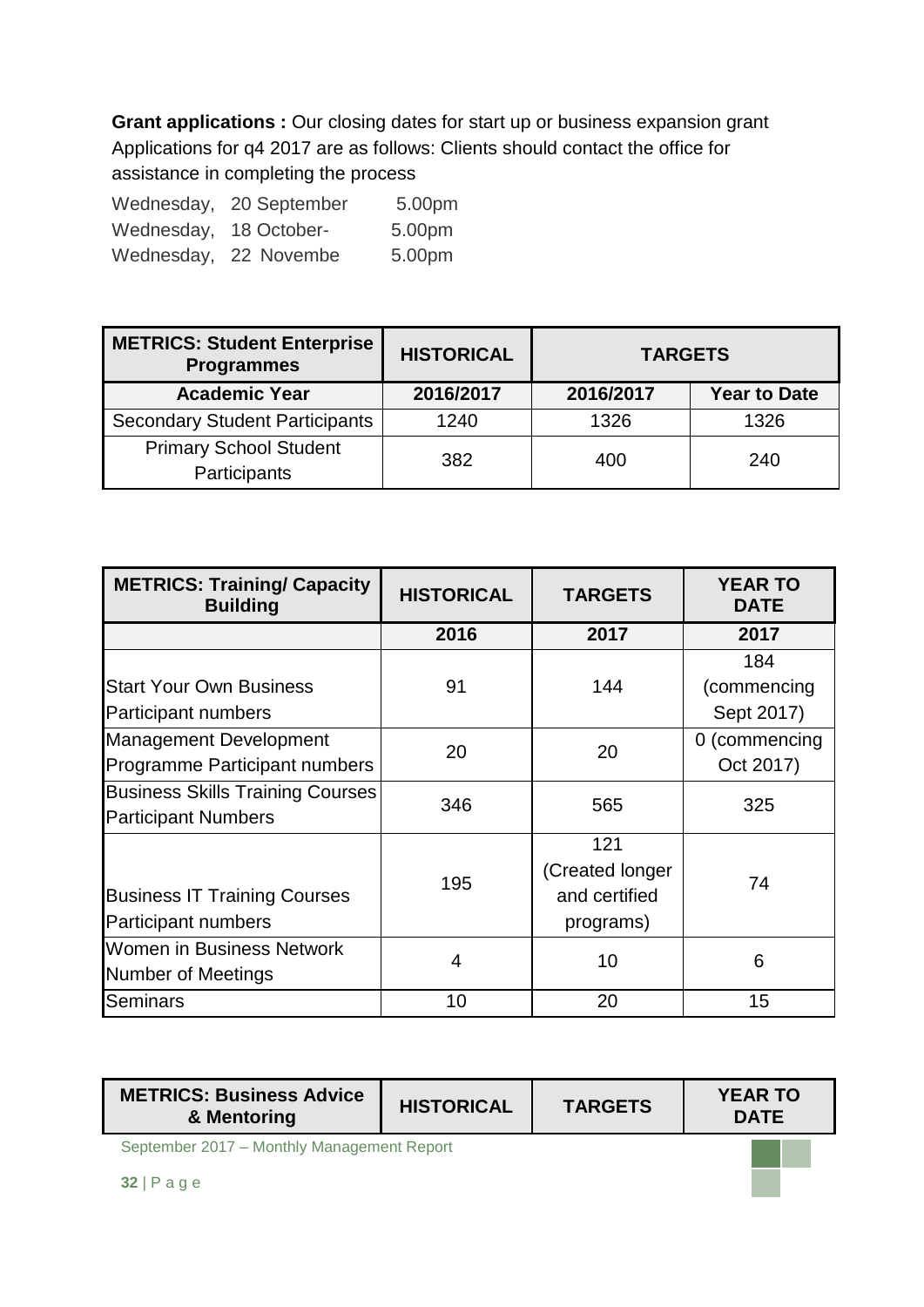|                                                                      | 2016 | 2017                                                                                                                           | 2017              |
|----------------------------------------------------------------------|------|--------------------------------------------------------------------------------------------------------------------------------|-------------------|
| Number of clients meet One to<br>One 1hr Business Advice<br>meetings | 250  | 200<br>(In addition we<br>have introduced<br>group clinics<br>2017 of 8 per<br>workshop<br><b>TOTAL NUMBER</b><br>OF CLIENT120 | 146               |
| Individuals meet at 3hr group<br>clinic                              | n/a  | 150                                                                                                                            | 120               |
| Businesses assigned a Mentor                                         | 123  | 130                                                                                                                            | 91                |
| <b>Businesses MFI application</b>                                    | 18   | 20                                                                                                                             | $12 \overline{ }$ |

# **Some detail on upcoming Events Q3 & Q4 2017**

### **September**

# **Launch of County wide Business advice & mentoring advice clinics**

Business Advice clinics continue, in LEO office in Naas weekly at present, due to the high demand. There is also an increase in requests for mentoring, possibly due to an increase in awareness of the services of the LEO arising from an increased public profile. From Sept 4 2017 each MD will have a monthly clinic potential clients can make an appointment to receive one on one advice and guidance on all relevant business matters.

**Naas** is ongoing on demand currently .

| <b>Athy MD</b>      | (monthly every 2 <sup>nd</sup> Wednesday) 13 September in Athy        |  |  |  |
|---------------------|-----------------------------------------------------------------------|--|--|--|
|                     | <b>Customer Services Point</b>                                        |  |  |  |
| <b>Newbridge MD</b> | (monthly every 2 <sup>nd</sup> Friday )15 September in Riverbank Arts |  |  |  |
|                     | Centre                                                                |  |  |  |
| <b>Leixlip MD</b>   | (monthly every 3rd Wednesday) 20 September in Leixlip Library         |  |  |  |
| <b>Maynooth MD</b>  | (monthly the last Wednesday) 27 September in Maynooth                 |  |  |  |
| Library             |                                                                       |  |  |  |

# **Training**

Our spring training programme finished on 14 June. We are currently preparing our Autumn programme to commence across the county on first week in September.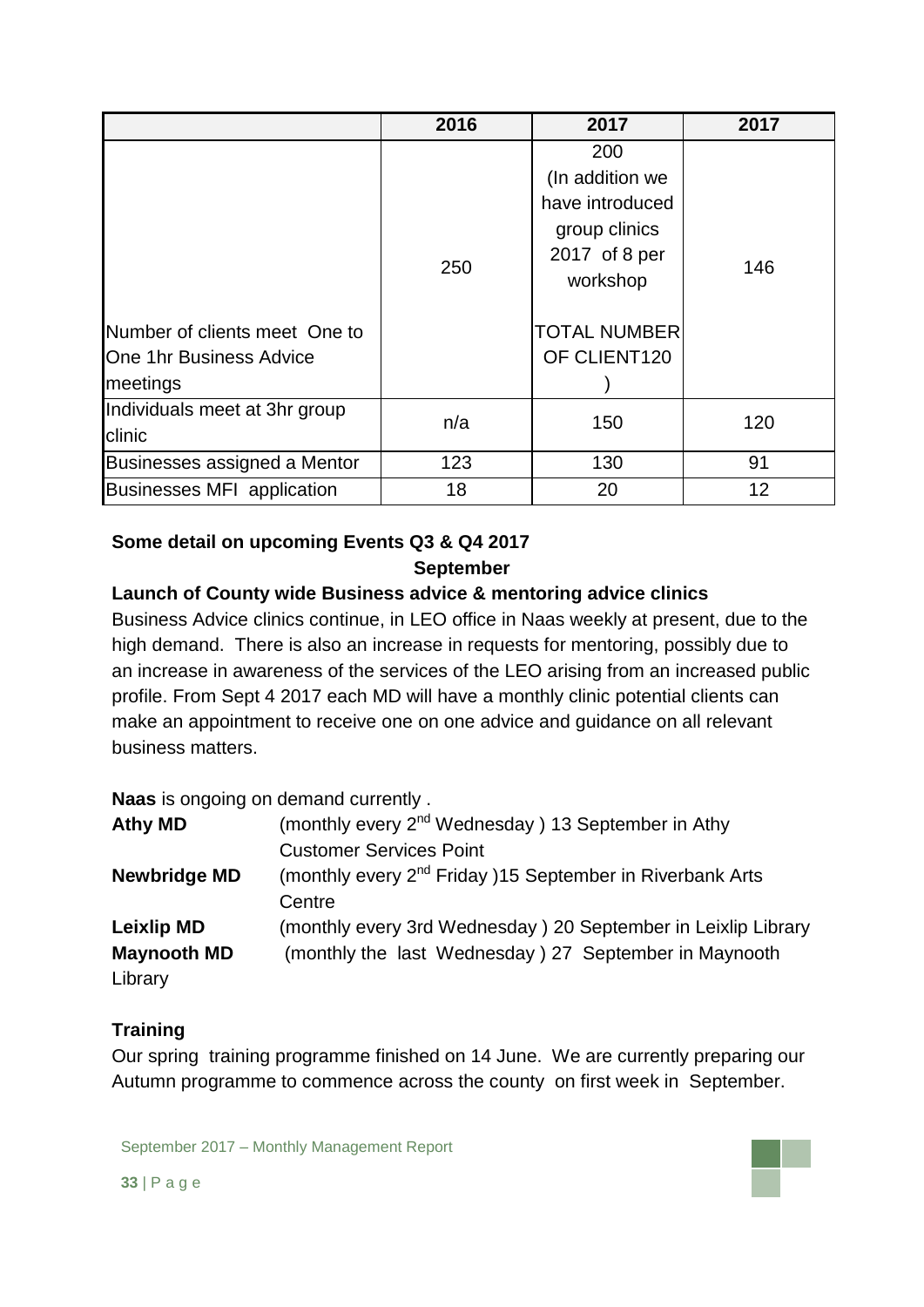(details on LEO website). Again every effort has been made to reach county wide pending demand & budget .

### **September**

| 1 September                                                        | Launch of County Student Enterprise Awards 2017                                                |  |  |  |  |  |
|--------------------------------------------------------------------|------------------------------------------------------------------------------------------------|--|--|--|--|--|
| 1 September                                                        | Head of Enterprise (HEO) speaking and outlining LEO services<br>@ Athy 'First Friday' Luncheon |  |  |  |  |  |
| HEO speaking and outlining LEO services @ Newbridge<br>5 September |                                                                                                |  |  |  |  |  |
|                                                                    | Network Morning.                                                                               |  |  |  |  |  |
| 6 September                                                        | Meeting of the LEO Evaluation Committee for grant decisions                                    |  |  |  |  |  |
| 15 September                                                       | HEO speaking and outlining LEO services @ Maynooth<br><b>Chamber Network</b>                   |  |  |  |  |  |
| 19 September                                                       | Management Development Network Lunch with Blaise Brosnan,                                      |  |  |  |  |  |
|                                                                    | <b>Osprey Naas</b>                                                                             |  |  |  |  |  |
| 19 <sup>th</sup> September                                         | LEO Kildare Trading Online Seminar to offer business advice                                    |  |  |  |  |  |
|                                                                    | and grant €2,500 to assist businesses improve their online                                     |  |  |  |  |  |
|                                                                    | presence                                                                                       |  |  |  |  |  |
| 21 September                                                       | HEO speaking and outlining LEO services @ Celbridge                                            |  |  |  |  |  |
|                                                                    | <b>Chamber Network</b>                                                                         |  |  |  |  |  |
| 21 September                                                       | LEO Clients exhibit in National Ploughing championship                                         |  |  |  |  |  |
| 26 September                                                       | Launch of Start Your Own Business - Celbridge                                                  |  |  |  |  |  |
| 26 September                                                       | Launch of Start your own Business in Athy                                                      |  |  |  |  |  |
| 27 September                                                       | HEO speaking and outlining LEO services @ Naas Chamber                                         |  |  |  |  |  |
|                                                                    | <b>Network</b>                                                                                 |  |  |  |  |  |
| <b>TBC</b>                                                         | Launch of Kildare LEO'S Cluster Initiative- 1 <sup>st</sup> Cluster                            |  |  |  |  |  |
|                                                                    | Kildare's Food Cluster                                                                         |  |  |  |  |  |
|                                                                    |                                                                                                |  |  |  |  |  |
|                                                                    | <b>October</b>                                                                                 |  |  |  |  |  |
| <b>T</b> bc                                                        | IBYE Young and Fearless Enterprise Day "The Entrepreneur J                                     |  |  |  |  |  |
|                                                                    | ourney" under 35's                                                                             |  |  |  |  |  |
| 3 October                                                          | Launch of Management Development Programme                                                     |  |  |  |  |  |
| 5October                                                           | <b>Customer Experience Mapping - Retail Business</b><br>Workshop                               |  |  |  |  |  |
| 7 October                                                          | Launch of Start Your Own Business - Naas                                                       |  |  |  |  |  |
| 11 October                                                         | Meeting of the LEO Evaluation Committee for grant decisions                                    |  |  |  |  |  |
| 12 October                                                         | Women in Business conference "New Markets " & Launch of the                                    |  |  |  |  |  |
|                                                                    | first LEO Network / Kildare Village, Mary Ann, O Brien Lilly O                                 |  |  |  |  |  |
|                                                                    | <b>Brien Chocolate</b>                                                                         |  |  |  |  |  |
| 18 October                                                         | Launch of Business path way program in Clane                                                   |  |  |  |  |  |
| TBC                                                                | Brexit The Real Implications - Business Breakfast "Implications                                |  |  |  |  |  |
|                                                                    |                                                                                                |  |  |  |  |  |
|                                                                    | of Brexit to be discussed by high powered Business leaders at                                  |  |  |  |  |  |
|                                                                    | special forum "                                                                                |  |  |  |  |  |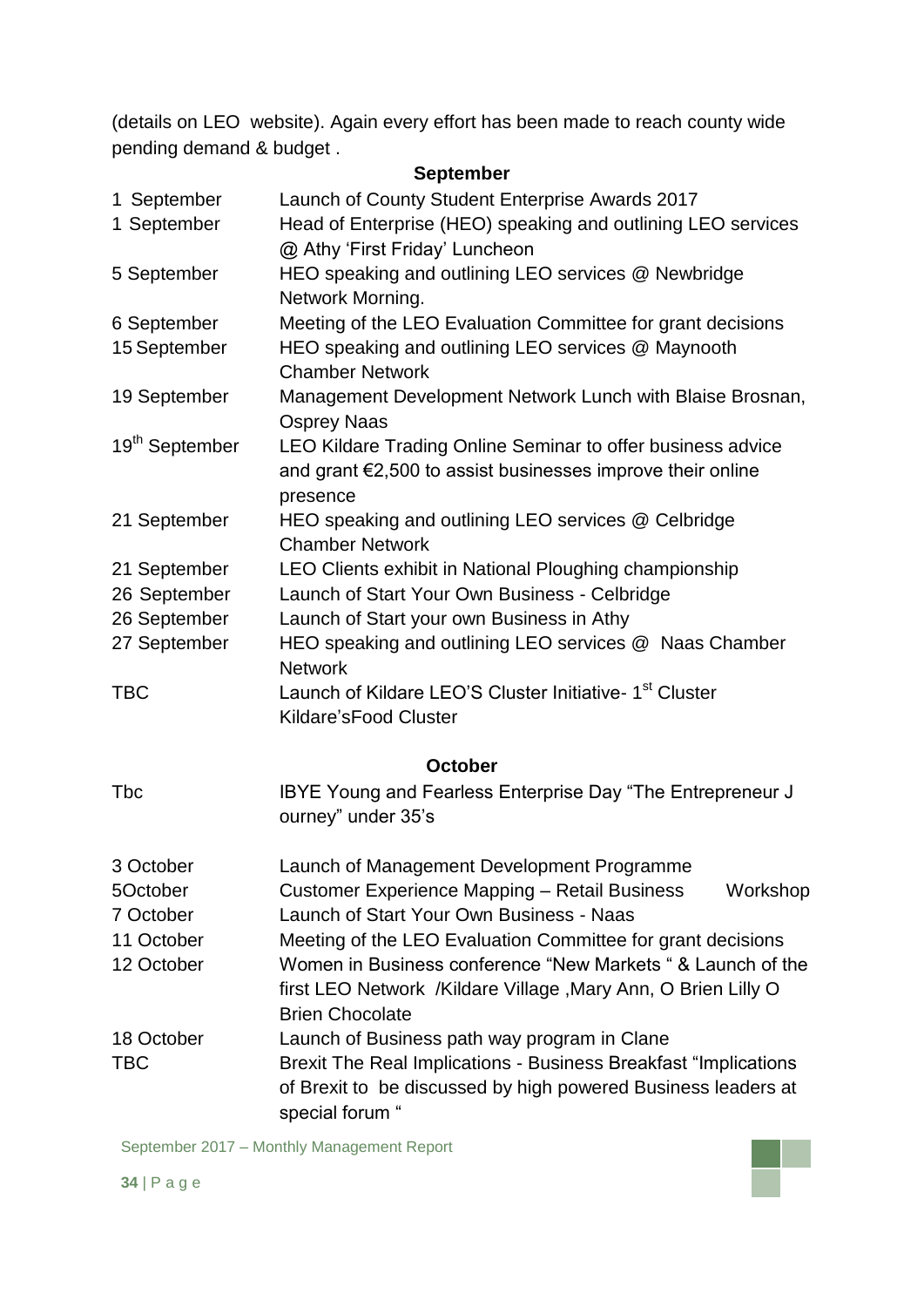#### **November**

| <b>TBC</b>  | Intertrade Ireland Business Breakfast "tendering to win "                                                                       |
|-------------|---------------------------------------------------------------------------------------------------------------------------------|
| 8 November  | Meeting of the LEO Evaluation Committee for grant decisions                                                                     |
| 9 November  | Social Media Marketing for Tourism Businesses                                                                                   |
| 14 November | LEO Kildare Trading Online Seminar to offer business advice                                                                     |
|             | and grant $\epsilon$ 2,500 to assist businesses improve their online                                                            |
|             | presence                                                                                                                        |
| 22 November | Launch of Start your own Business in - Newbridge                                                                                |
|             | 30 November (tbc) The inaugural Kildare Small Business Strategy Summit                                                          |
|             | <b>December</b>                                                                                                                 |
| 7 December  | 1 <sup>st</sup> Kildare Culinary & Craft Christmas Expo, Aras Chill Dara<br>$M_{\rm OOO}$ from $\Lambda$ $\Omega$ 0 $\sim$ 0.20 |

Naas from 4.00pm -9.30 13 December Meeting of the LEO Evaluation Committee for grant decisions

# **Economic Development**

# **Shop Front Scheme**

**Shop Front Scheme** 95 premises around County Kildare have availed of the opportunity to enhance their street by taking part in a paint scheme funded by Kildare County Council and the Town and Village Renewal Scheme. Grants totalling €151,000 were awarded to date and premises will be given a fresh look during the coming months.

| <b>MD</b>       | <b>Budget</b><br>Allocation | <b>LPT</b><br>Allocation | Total<br><b>Budget</b><br>2017 | <b>Successful Applications</b> |    |          | Remaining<br><b>Budget</b> |        |
|-----------------|-----------------------------|--------------------------|--------------------------------|--------------------------------|----|----------|----------------------------|--------|
| <b>ATHY MD</b>  | €<br>40,000                 | €                        | €<br>40,000                    | 18                             | €  | 22,384 € |                            | 17,616 |
| <b>CBLXMD</b>   | €<br>40,000                 | €                        | €<br>40,000                    | 9                              | €  | 17,218 € |                            | 22,782 |
| <b>KD NB MD</b> | €<br>40,000                 | €<br>14,050              | €<br>54,050                    | 28                             | ∣€ | 49,301 € |                            | 4,749  |
| <b>MAYNOOTH</b> | €<br>40,000                 | €<br>10,000              | €<br>50,000                    | 18                             | €  | 17,336 € |                            | 32,664 |
| <b>NAAS</b>     | €                           | €<br>10,000              | l€                             | 22                             | €  | 44,776 € |                            | 5,224  |